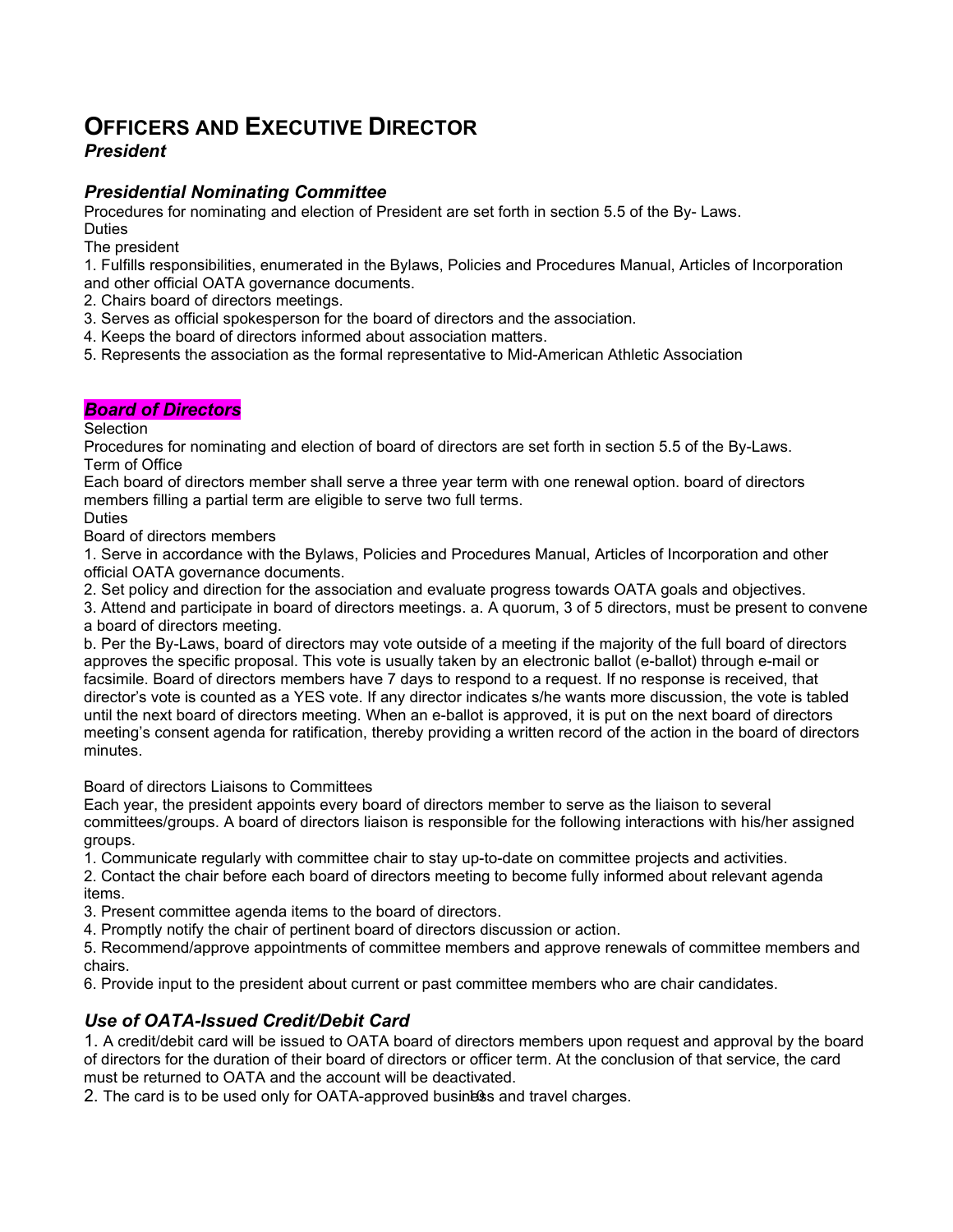3. If a personal charge is inadvertently put on the card, the board of directors member is responsible for reimbursing OATA in 15 days.

4. Credit/debit card expenses and receipts must be submitted promptly in accordance with the policies set forth on the OATA travel expense form.

5. Disputes or discrepancies regarding expenditures will be resolved by the OATA president and treasurer.

6. Board of directors members requesting a credit card will be asked to sign a form agreeing to adhere to the OATA-issued credit/debit card policies. (FORM REQUIRED)

### *Conflict of Interest Policy*

In accordance to Article 9:

Members of the board of directors must reflect the highest standards of ethical behavior, integrity and public responsibility.

Handling Potential Conflict of Interest

OATA recognizes the inherent right of members of the board of directors to pursue outside interests. However, these outside interests may affect a transaction in which OATA is involved or diminish OATA's ability to conduct objective and unbiased decision-making. If an actual or perceived conflict of interest exists, it is OATA's policy to require disclosure and, whenever feasible, avoidance of actual or potential conflicts of interest. Examples include:

1. Serving as a paid or non-paid consultant to OATA or as a vendor to OATA or one of its subsidiaries or affiliates;

2. Serving in a fiduciary role for another organization that competes with OATA or takes public positions adverse to those of OATA;

3. Receiving from OATA an award, contract, grant or sponsorship in excess of \$100 annually;

- 4. Investing significantly in an entity that deals with OATA in a commercial capacity; or
- 5. Having family members or business associates with these relationships.

Information suggesting an actual or potential conflict of interest should be communicated to the president, board of directors or executive director. If warranted, the information will be reviewed by the president for evaluation and possible recommendation to the board of directors. The board of directors, not the volunteer making the disclosure, has the exclusive authority and responsibility to decide an appropriate reaction to the disclosure. This may be:

#### **Disclosure**

The disclosure of a board of directors member's other interests is worthy of the board of directors attention. The disclosure itself, and the board of directors awareness of the disclosure, is considered sufficient to correct for any bias it might entail. The nature of the disclosure and its significance will determine the action, if any, that should be taken regarding the board of directors and member and disclosure in question. Thus the board of directors and/or committee will simply take the information into account as the board of directors member participates in decision-making.

#### Recusal

The presence of another interest that affects important policies or programs of the association must be disclosed. To assure the OATA and its constituency that board of directors decision-making is without bias, it is best for the volunteer to recuse him/herself when the board/committee takes reports, debates or makes decisions, about that policy or program. The board of directors member is asked to leave the room for any discussion on the topic.

#### **Resignation**

If other outside interest relates to a continuing, pervasive and important board or committee function, one that cannot easily be isolated on an agenda so as to permit recusal, then the volunteer may be asked to resign his/her position, if this is the only way to ensure the other interest does not intrude upon and skew board decisionmaking. This is an extreme and rare result of a board of directors member's disclosure, but it is conceivable.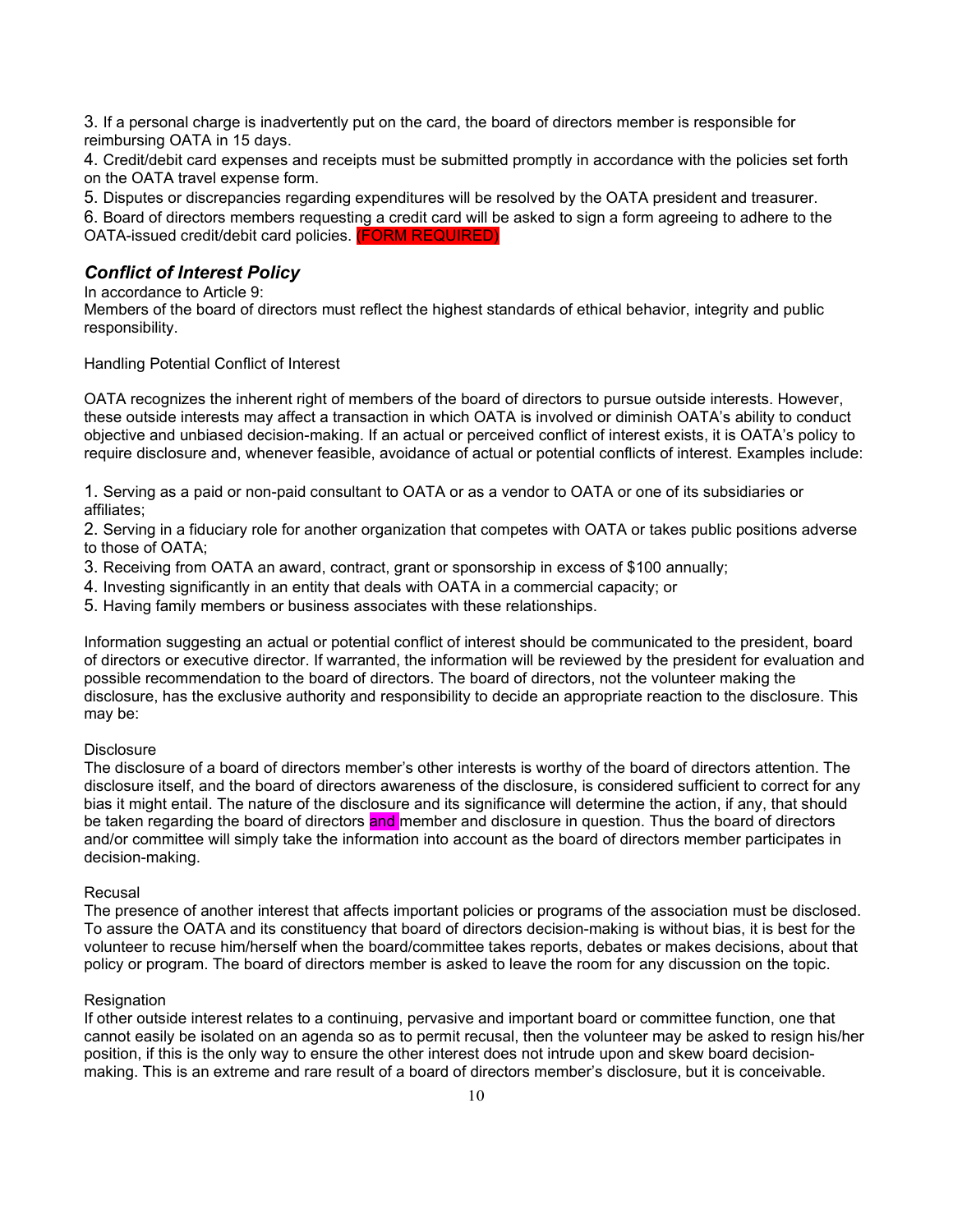### Disclosure Statement

board of directors members are asked to sign this policy prior to the beginning of their board terms. Thereafter, they update it at each in-person board of directors meeting, with every director completing a new form each May. (See Appendix A) (FORM REQUIRED)

# **COMMITTEES**

## *General Information*

### Composition and Eligibility

Composition of some committees is dictated by relevant expertise or knowledge. Certified regular, certified retired, and certified student are eligible to serve on OATA committees, and must maintain certified member status. (See Member Renewal under Membership Procedures.)

With the approval of the board of directors, committees may include other individuals who bring specialized knowledge or insight to committee operations.

All committee members who are a healthcare professional must have a National Provider Identifier (NPI) number.

If a committee member or chair vacates a position during the year, the date the vacancy is filled determines the new person's service eligibility. Someone selected to fill an opening between May and December will be counted as having a full year of service the following May. This allows for three more years of eligibility for members. A chair would have one year remaining in his/her first two-year term.

A member who joins the committee between January and May will still have four years of eligibility in May. A chair will still have a full two year term to serve.

To avoid overworking volunteers and to allow more members to serve, a general guideline is to limit volunteer assignments to two per member. This is not always possible, but should be kept in mind when appointments are made.

To accept appointment to a committee, members commit to go to the state meeting and attend other committee meetings.

#### Joint Committee Meeting

A meeting of committee chairs and members is held each May in conjunction with the board of directors meeting. The Joint Committee Meeting provides enhanced synergy and communication between committees and workgroups, encourages committees to plan and work strategically, and gives the board of directors the opportunity to present key information to multiple pertinent groups.

#### Selection and Approval Process

When a committee chair position becomes vacant, the committee will be polled to determine if any member(s) wishes to declare candidacy. The president will consider these and other candidates, confer with the board of directors liaison and make a recommendation to the board of directors for approval.

#### Chair Term of Office/Evaluation

The term for committee chairs is two years. The chair is evaluated annually by the board of directors liaison, committee members and may be considered for one additional term. Renewals are not automatic, but are based on the chair's evaluation, involvement, contribution and ability to participate.

Chair term limitations are not affected by prior service as a committee member.

### Removal of Committee Chair

The president can recommend to the board of directors removal of a chair currently serving.

## Chair Duties

1. Direct the work of the committee.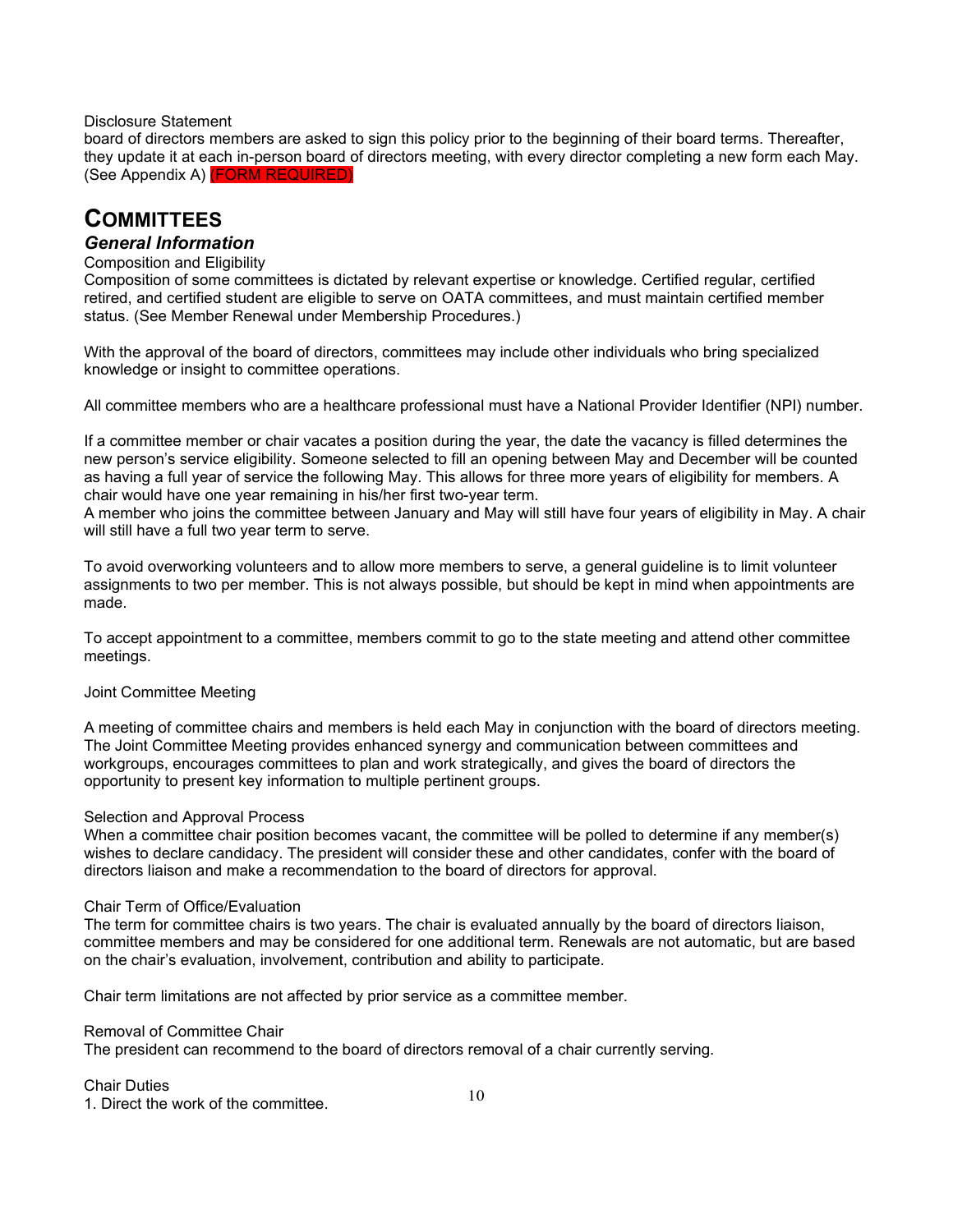2. Submit board report annually, plus additional reports as requested. These reports detail committee progress toward the association's strategic goals and include changes in committee structure, recommendations and updates on committee projects.

3. Consult with board of directors about any new budget requests.

4. Communicate regularly with the board of directors liaison to keep the liaison apprised of committee activities and requests, and stay up-to-date on any board of directors decisions relevant to the committee.

5. Evaluate committee members annually. After reviewing the evaluation results, working to fill vacancies and consulting with the board of directors and staff liaisons, submit an updated committee roster to the secretary. 6. Handle committee matters as they arise.

### Member Duties

Committee members fulfill the charge of the committee under the direction of the committee chair. This involves attending meetings, including in-person meetings, participating in web conferences and conference calls, completing work assignments and keeping up-to-date on committee activities and events.

### **Meetings**

Committees usually convene annually at the annual meeting to conduct committee business. Other than the Joint Committee Meeting, meetings are generally held via web conference or conference call.

### Board of directors Liaisons to Committees

Each year, the president appoints every board member to serve as the liaison to several committees/groups. A board of directors liaison is responsible for the following interactions with his/her assigned groups:

Communicate regularly with committee chair to stay up-to-date on committee projects and activities.

1. Contact the chair before each board of directors meeting to become fully informed about relevant agenda items.

2. Present committee agenda items to the board of directors.

3. Promptly notify the chair of pertinent board of directors discussion or action.

4. Recommend/approve appointments of committee members and approve renewals of committee members and chairs.

5. Provide input to the president about current or past committee members who are chair candidates.

## **Committees P&P Review (12-7-17)**

## *All-State/Oklahoma Coaches Association (ASOCA) submitted by Erin G.*

### **Composition**

This district-based committee consists of one member who acts as liaison between the OATA and the Oklahoma Coaches Association.

## Purpose

To continue open communication pathways between Oklahoma coaches and the OATA. This ensures that each organizations agendas/policies and procedures are equally represented and there is a liaison between the two.

Duties:

- 1. Maintain report and strong working relationship with the Coaches Association.
- 2. Work the All-State games annually to support Oklahoma athletes in their celebration of being chosen as outstanding athletes of the year.
- 3. Report to the Board of Directors any issues or concerns the Coaches Association may have, as well as come up with viable solutions or act as mediator should a situation arise.

## 10 *Annual Meeting Committee (AMC) Submitted by Jen V.*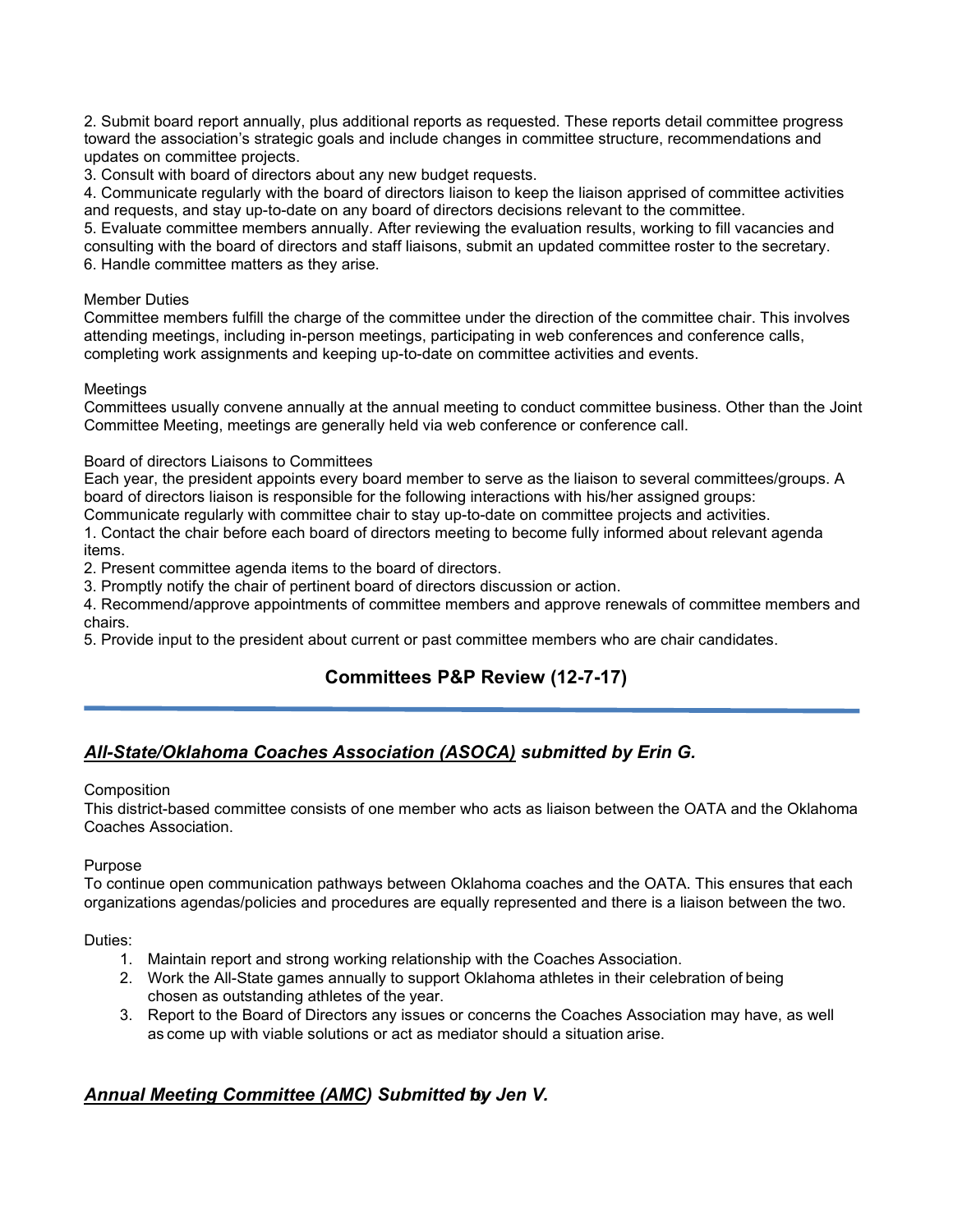## Composition:

The committee is comprised of members representing all athletic training practice settings with suitable background and credentials to plan and work the annual meeting. Additionally, the Student Leadership Committee will also designate when possible a student representative.

Purpose:

Oversee planning and implementation of the annual OATA convention's educational planning and social activities.

Duties:

1. Develop educational content and select speakers and moderators for OATA sessions and workshops

- 2. Ensure program content falls within the domains of athletic training.
- 3. Submit documentation to the BOC for the annual report
- 4. Locate and coordinate with the local facility hosting the annual meeting.
- 5. Make recommendations to the board regarding hotels, guest speakers, and upcoming annual meetings.

## *Committee on Practice Advancement (COPA) Submitted by Omar Z.*

Composition:

The committee is currently comprised of 4 members from the state of Oklahoma at the discretion of the chair. The committee members consist of ATs, and/or dual credentialed AT's, from a variety of practice settings. Members are experienced in billing, revenue generation, and insurance reimbursement. Settings include, but are not limited to, clinical physician extender, therapy clinics, and industrial settings.

Purpose: The advancement of the athletic training profession in business and employment opportunities, compensation, reimbursement, and brand recognition as health care providers.

Duties:

- 1. Advocate for athletic trainers employed in nontraditional settings.
- 2. Study and address current issues facing the athletic training field.
- 3. Promote and advocate for revenue generation and insurance reimbursement
- 4. Collaborate with district and national groups to promote and enhance the field of athletic training

Currently there is no direct or distinct connection to the district or national committee.

Committee initiatives are discussed among committee member and agreed upon by the majority. The chair then presents to the OATA BOD for further approval and assistance

## *Finance Committee*

**Composition** 

This committee is comprised of current board members. The number of members shall be determined and appointed by the president. The president will appoint a member of the Finance Committee to serve as Secretary/Treasurer and Finance Committee chair with board approval.

**Term of Office** 

Finance Committee members serve one-year, renewable terms.

**Purpose** 

Oversee association finances and investment program.

**Duties** 

1. Examine monthly financial statements to keep apprised of the association's current financial standing and investments.

2. Develop an annual operating budget to be presented to the board of directors for approval.

3. Determine registration, exhibit and other fees for the OATA annual meeting.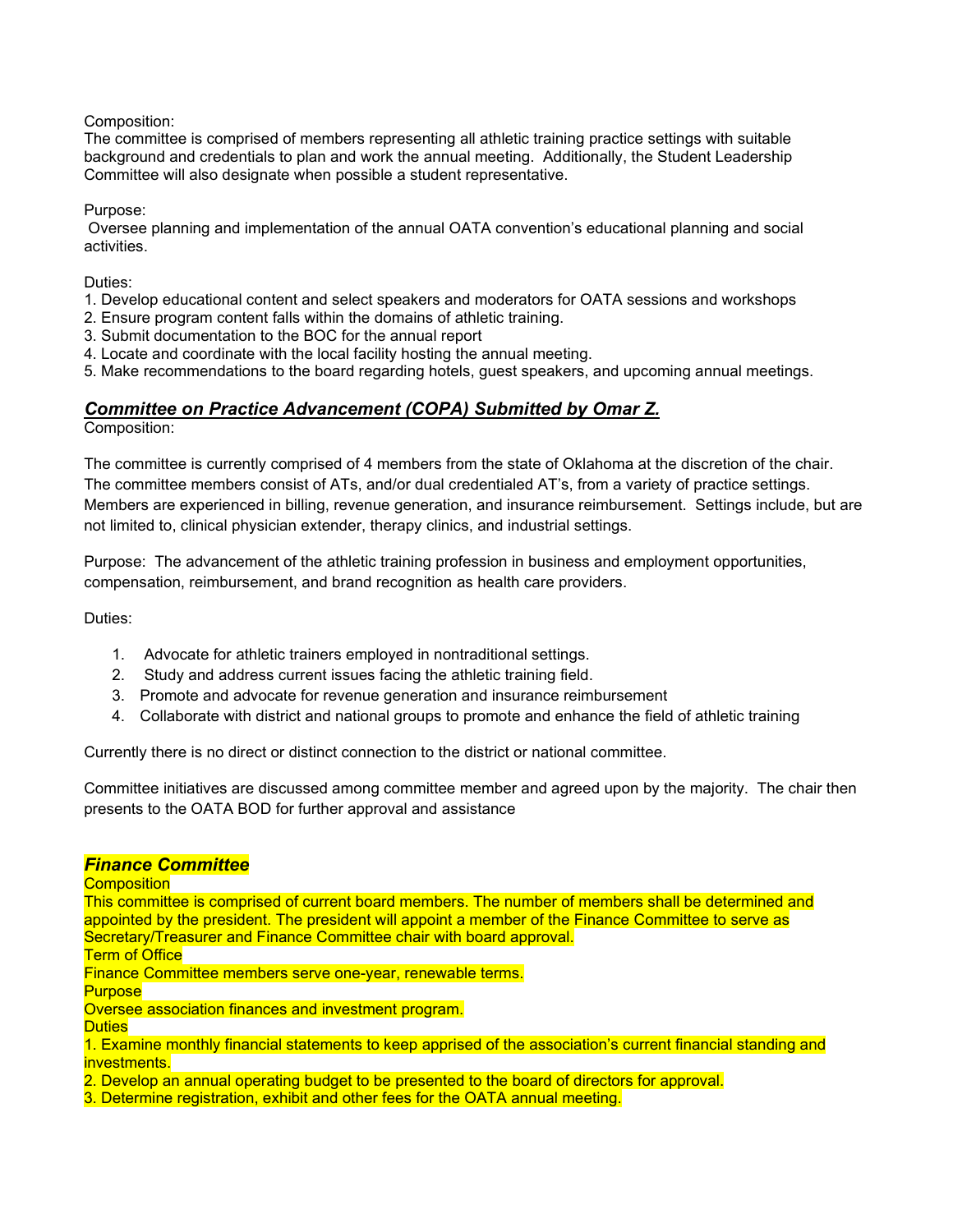4. Review the association's financial and investment policies (Appendix B) annually and recommend changes to the board of directors as needed.

- 5. Review the draft audit before it is finalized and presented to the board.
- 6. Select and recommend to the board the accountant.
- 7. Monitor investment returns.
- 8. The chair performs other duties as needed to comply with Form 990 regulations.

### Annual Filings and Reporting Requirments

## *Governmental Affairs Committee (GAC) Submitted by Greg G*

### **Composition**

The Vice President, as committee chair, will select committee members who have an interest or expertise in state legislative or regulatory affairs. The Vice President will consistently and on a regular basis provide reports/updates to the Board of Directors and seek the direction of Board of Directors pursuant to the best course of action for the association.

### Purpose

Oversee state governmental relations and regulatory efforts, advocating for regulation favorable to athletic training.

### **Duties**

1. Serve as a resource on the governmental affairs process and support member activities pertaining to state regulation of athletic training.

2. Work local regulatory bodies to facilitate state regulations and laws compatible with athletic training.

3. Recommend positions to the board on specific athletic training regulatory and governmental matters, such as preferred wording for practice acts.

4. Administer the Association's legislative grant program as funded by the board.

5. Serve as liaison group with state legislators and the association lobbyist.

6. Provide the OATA Board of Directors with regular updates/status changes as requested by the Board of Directors.

## *Governance Committee…..draft*

### **Composition**

The Governance Committee exists as a standing committee of the OATA as per bylaws section 7.1. The committee shall include a minimum of three (3) members with a minimum of one (1) member being a member of the Board of Directors.

### Purpose:

To oversee and select the slate of candidates for open positions on the Board of Directors

Duties:

- 1. Research candidates for Directors and Officers to ensure all requirements as defined by the policies and procedures as adopted by the Board are met prior to placement on a slate for submission to the Members for a vote;
- 2. Provide a slate of Directors and Officers to the Membership not less than seven (7) days but not more than sixty (60) days prior to the election;
- 3. Rotate the Board terms to allow for approximately one-third of the Board to be slated for election each year;
- 4. Review and recommend changes to the Board and Members concerning amendments to the Certificate of Incorporation and Bylaws;
- 5. Develop and provide orientation and training for all Directors that addresses a Director's responsibilities; the organization's purpose, history, methods of operation, and organization activities; and, information concerning day-to-day operations;
- 6. Propose, as appropriate, changes in board structure and operation;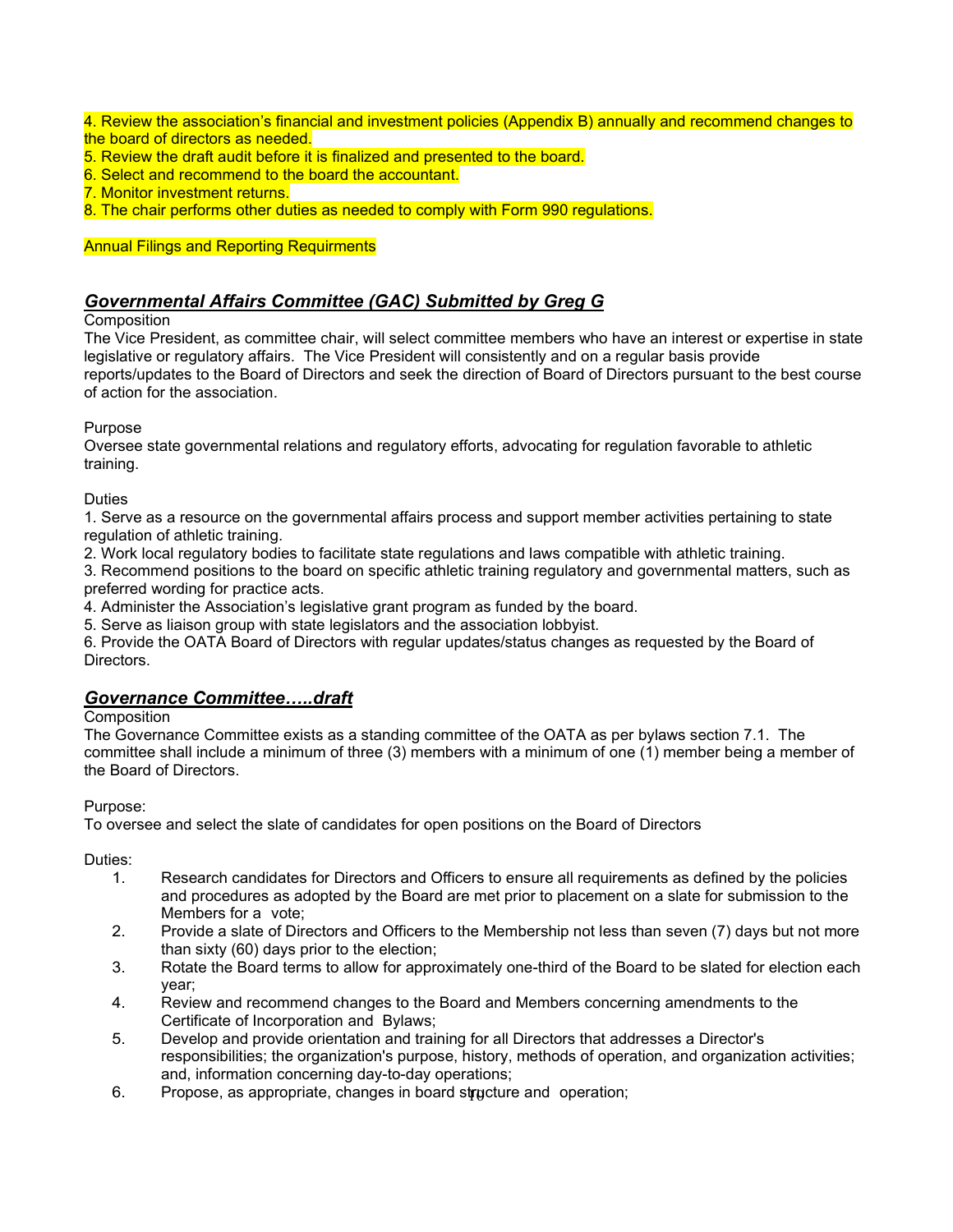### Procedures:

- A. Sample Election Timeline
	- a. 2017:
		- i. Open Call for Applications/Nominations: February 13th
		- ii. Close of Open Call: March 15th
		- iii. BOD Review of Candidates: March  $15<sup>th</sup>$  April 1st
		- iv. Candidate(s) send to the membership: April  $5<sup>th</sup>$  (45 days prior...30-60 per bylaws)
		- v. Election: May 20th
		- **vi.** New Director Installed prior to June 15<sup>th</sup>

*b. 2018 Sample*

- *i. Open Call for Applications/Nominations: Feb 12th*
- *ii. Close of Open Call: March 19th (after the MAATA Symposium)*
- *iii. BOD Review of Candidates: March 19th March 30th*
- *iv. Candidates Slate sent to the Membership: April 2nd*
- *v. VOTE at the Business Meeting: May 19th*
- *vi. New Director takes office no later than June 15th*

*c. Election Forecast*

- *i. 2017: Treasurer*
	- *ii. 2018: President-Elect, Secretary*
- *iii. 2019: Vice President*
- *iv. 2020: Treasurer*
- *v. 2021: President-Elect, Secretary*
- *vi. 2022: Vice President*
- *vii. 2023: Treasurer*

## *Honors and Awards Committee Submitted by Brian C.*

## **Composition**

The committee consists of three Certified Athletic Trainers (committee chair and two OATA Members) who are also licensed in the State of Oklahoma to practice as an Athletic Trainer. There is no requirement as far as practice setting to serve on this committee, however it is recommended that the members have several years in the association as this helps in knowing potential candidates for awards.

Purpose:

The main purpose of this committee to seek and recommend deserving athletic trainers for awards and honors.

### Duties:

- 1. Seek and recommend deserving athletic trainers for awards and honors at the state level
- 2. Seek and recommend deserving athletic trainers for awards and honors at the district level
- 3. Seek and recommend deserving athletic trainers for awards and honors at the national level
- 4. The chair of this committee will also severe as a member of the MAATA Honors and Awards committee that will grade nomination forms for Hall of Fame induction in MAATA.

### Procedures:

- 1. OATA Hall of Fame and Athletic Trainer of the Year.
	- A. Nominees are accepted from membership or selected by the committee.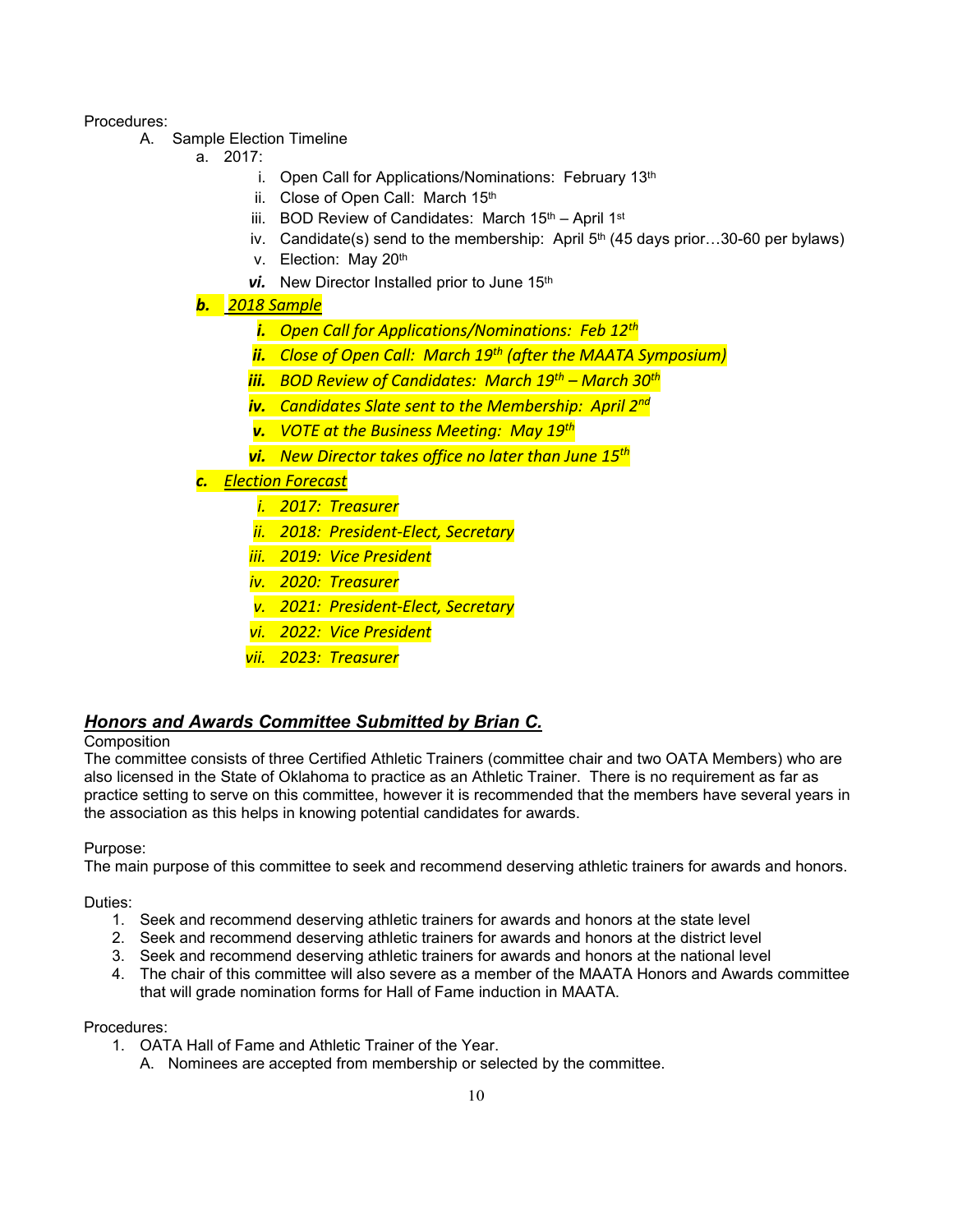- B. The nominee is informed that they have been nominated for Hall of Fame or Athletic Trainer of the Year Award. The application is then forwarded to the nominee with instructions to return by deadline of April 1st of that year.
- C. Once application is submitted by nominee to chair of committee, the committee chair will forward to committee members for review and vote on the nominee.
- D. If the honors and awards committee approves the nominee, the OATA Board of Directors will be notified and the nominee application will be forwarded to them for final approval.
- E. If the OATA Board of Directors gives final approval, the Chair of the Honors and Awards is notified of the decision.
- F. The Honors and Awards Chair will then notify the nominee of their selection to either the Hall of Fame or Athletic Trainer of the Year award.
- 2. District and National Awards:
	- A. For awards from NATA or MAATA the OATA committee will seek the qualified nominees and nominate them per requirements of NATA or the MAATA.
	- B. The chair will notify the nominee that they have been nominated and to expect notification from NATA or MAATA.
	- C. At that time it will be up to nominee as to whether to accept to nomination or not.
	- D. If nominee accepts nomination the OATA chair will assist the nominee in any way necessary to help in being eligible for award nominated for.

#### *Secondary School Committee Submitted by Joe W.* **Composition:**

This committee is comprised of Licensed, professional members from the secondary school setting. This setting consist of, single high school districts, multi-high school districts, private schools and schools in the rural setting.

### **Purpose:**

The purpose of the OATA Secondary Schools Committee shall be to promote athletic training in the secondary school setting. This committee shall identify and address issues of concern to secondary school athletic trainers.

### **Duties:**

- 1) Expand and promote communication and professional interaction among the secondary school athletic trainers.
- 2) Develop relationships with youth sports governing bodies and the Oklahoma Coaches Associations (OCA) to help broaden our reach as an association & improve our standing as a profession.
- 3) Develop line of communication with state and local EMS/First Responders to help promote best practices in emergency situations such as heat illness care, spinal cord and traumatic brain injuries.
- 4) Develop organizational and/or administrative resources to improve the quality of care provided at the secondary school setting.
- 5) Promote secondary schools to apply for and receive recognition of the NATA Safe Sports School Award.
- 6) Work to expand secondary school athletic trainer throughout Oklahoma by developing relationships with secondary school members' administrators and educating about our profession.
- 7) Develop a tracking system for injury reporting and work in conjunction with the Oklahoma Secondary School Activity Association (OSSAA) in reporting these to the National Federation of State High School Associations (NFHS).

## *Scholarship Committee Submitted by Syndey R.*

**Composition**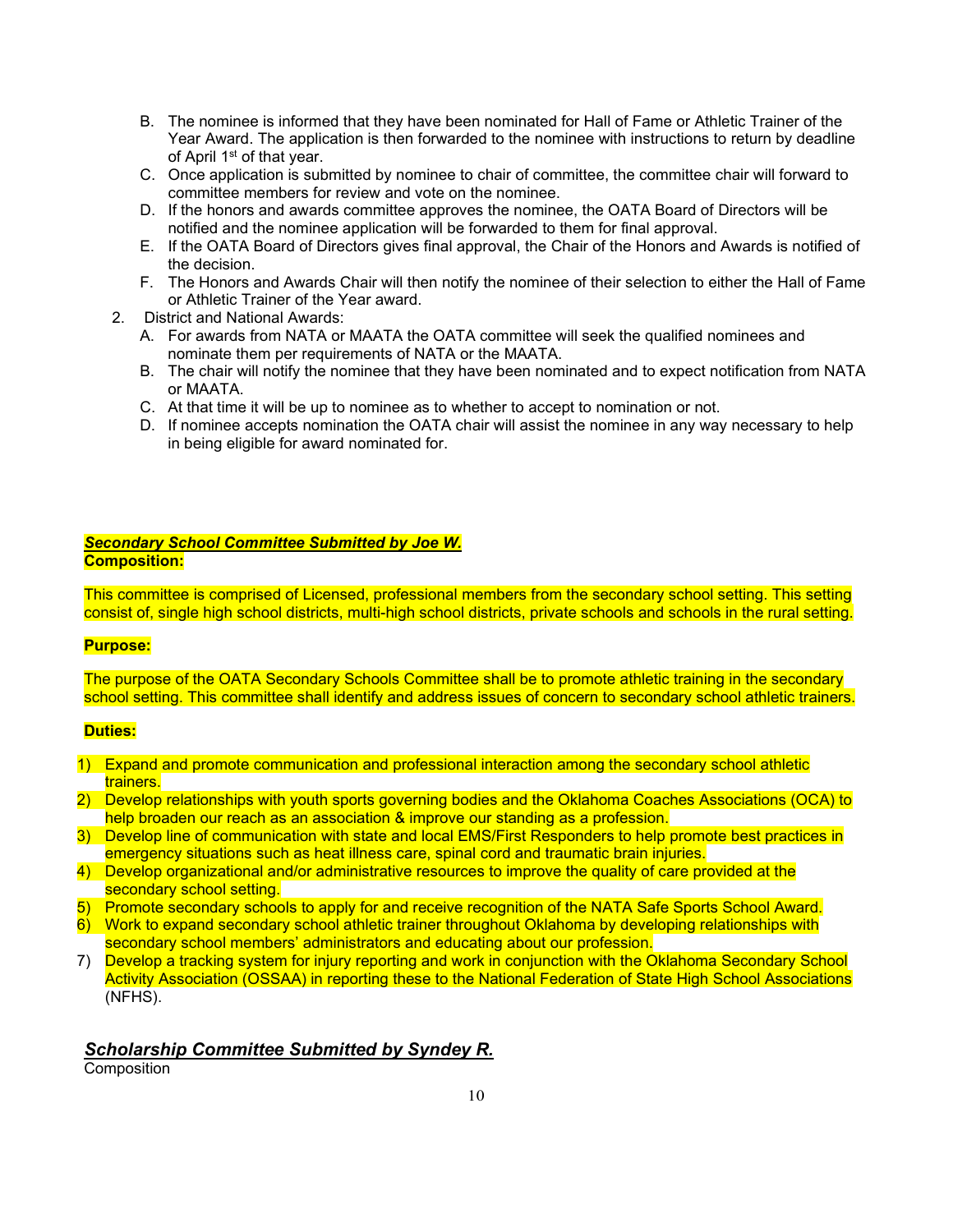The committee shall be composed of a scholarship chair appointed by the Board of Directors. The committee shall consist of 3-5 OATA certified members **who are not on the Board of Directors and** whose primary employment is not at an institution with an accredited athletic training program.

### Purpose

To oversee the OATA's Scholarship program to provide scholarship monies to qualified applicants. The OATA will provide merit based scholarships to students who attend a college or university within the state of Oklahoma in which s/he is enrolled in a master's program that concludes with an athletic training degree. Awards will be based on merit. The OATA is under no obligation to award any scholarship in any given year.

### Duties:

- 1. To develop scholarship criteria to be approved by the board of directors.
- 2. To develop deadlines and timelines for collection and review of scholarship applications
- 3. To select scholarship award winners and submit such to the Board of Directors for final approval

### **Procedures**

- 1. Public Announcements and Applications. Notice of availability of scholarships will be placed on the OATA's website and may be submitted to the scholarship chair from January 1 – March 25. Incomplete applications will not be reviewed.
- 2. Review and Selection Process. The Scholarship Committee will review the applications provided by the Scholarship Committee Chair and select the scholarship recipients. The committee shall have 2-3 weeks to evaluate scholarships and submit recipients to Scholarship Chair.
- 3. Selected recipients will be recommended by the Scholarship Chair to the Board of Directors for final approval.
- 4. Awarded students will then be notified by the Scholarship Chair.
- 5. Award Dissemination:
- **A. Scholarship award recipients will receive their award>>>>>**

**\*\*\*Conflict of Interest/Relationship status to recipients**

## *Student Leadership Committee (SLC) submitted by Leah C.*

Composition: Two student representatives from each accredited athletic training program in the state and one certified advisor/chair.

Purpose: The OATA SLC mission is to have a unified group of student representatives to further the athletic training profession by incorporating student involvement, education, and leadership.

### Duties:

- 1. To function as a network for sharing ideas and concerns of general interest to students
- 2. To act as resource contacts for student athletic training associations on the individual campuses.
- 3. To host annual and timely events and fundraise to increase student involvement and recruit to the profession.
- 4. To appoint student members to serve as representatives on state and district committees as determined by OATA Board of Directors.

## Procedures:

- 1. One student member of the committee and the chair shall serve as representatives to the District 5 Athletic Training Student Leadership Committee (D5ATSLC). They participate in monthly conference calls and foster involvement in district and national matters.
- 2. Decisions are made by simple majority with the chair/advisor not having a vote. See Constitutions and Bylaws for further details (will be revised in Spring 2018).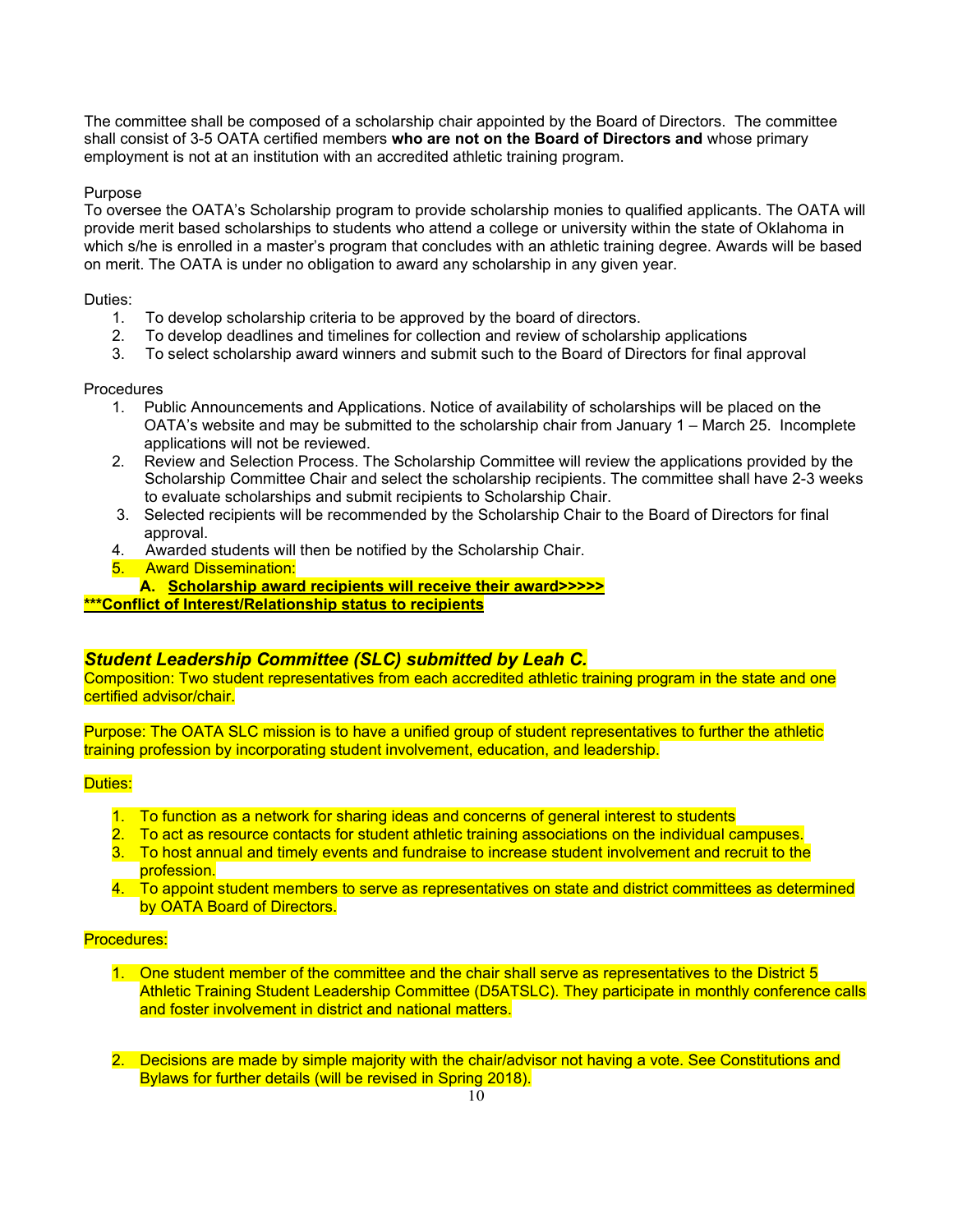3. This committee has a free-standing bank account which is overseen by: OATA Treasurer, SLC Chair and Student Treasurer. All monies in and out must be voted on by committee.

### **Composition**

This district-based committee is comprised of non-certified student members and three certified members who serve as mentors. For a student to be eligible, the candidate must be a sophomore or junior on July 1 the year of appointment or be enrolled in a CAATE-accredited master's program. The candidate must be a student during the entire period of his/her term.

**Term of Office** 

National Athletic Training Students' Committee members serve one-year, once renewable terms. **Purpose** 

Identify and address issues related to athletic training students.

Duties

1. Implement convention programs and events for students.

- 2. Increase student membership, student volunteer involvement at all levels and convention student attendance.
- 3. Provide relevant information on matters impacting the athletic training profession to athletic training students.
- 4. Promote professional socialization of athletic training students.

## *Young Professionals Committee (YPC) submitted by Emilie S.*

Composition:

YPC is comprised of certified members that have been NATA members at least one year and are 32 years of age or younger by July 1 of the year in which he/she takes office.

Purpose: The purpose of the YPC is to review issues amongst young professional athletic trainers, work to increase member participation at the state/district/national level, and to discuss how young professionals can contribute to the athletic training profession overall.

Duties:

- 1. The YPC works to develop strategies to increase recruitment, retention, volunteer involvement, and convention attendance among young athletic training professionals. The committee strives to provide programs, activities, and educational opportunities to address the needs of young professionals while promoting professional socialization of young professionals.
- 2. The YPC is connected to the district YPC and national YPC through state and district representatives. Respective representatives participate in monthly conference calls to discuss upcoming events, news, and educational opportunities.
- 3. YPC committee chairs/members partake in monthly conference calls, be an active participant in discussions, and help to find YP's who would be interested in contributing to the committee.

### Procedures:

1. The YPC committee makes decisions through majority vote of committee members.

Committees Still pending…..

## *College/University Athletic Trainers' Committee (CUATC)*

**Composition** 

This district-based committee is comprised of members from the collegiate setting. It is recommended that each district representative chair a district sub-committee that includes representatives from the following practice settings: NCAA Division IA, IAA, IAAA, II & III; NAIA Division I & II; junior college; certified assistant athletic trainers; athletic directors.

**Purpose** 

Identify and address issues affecting athletic trainers in the college and university setting. **Duties** 

1. Study and discuss the unique concerns associated with the college/university practice setting.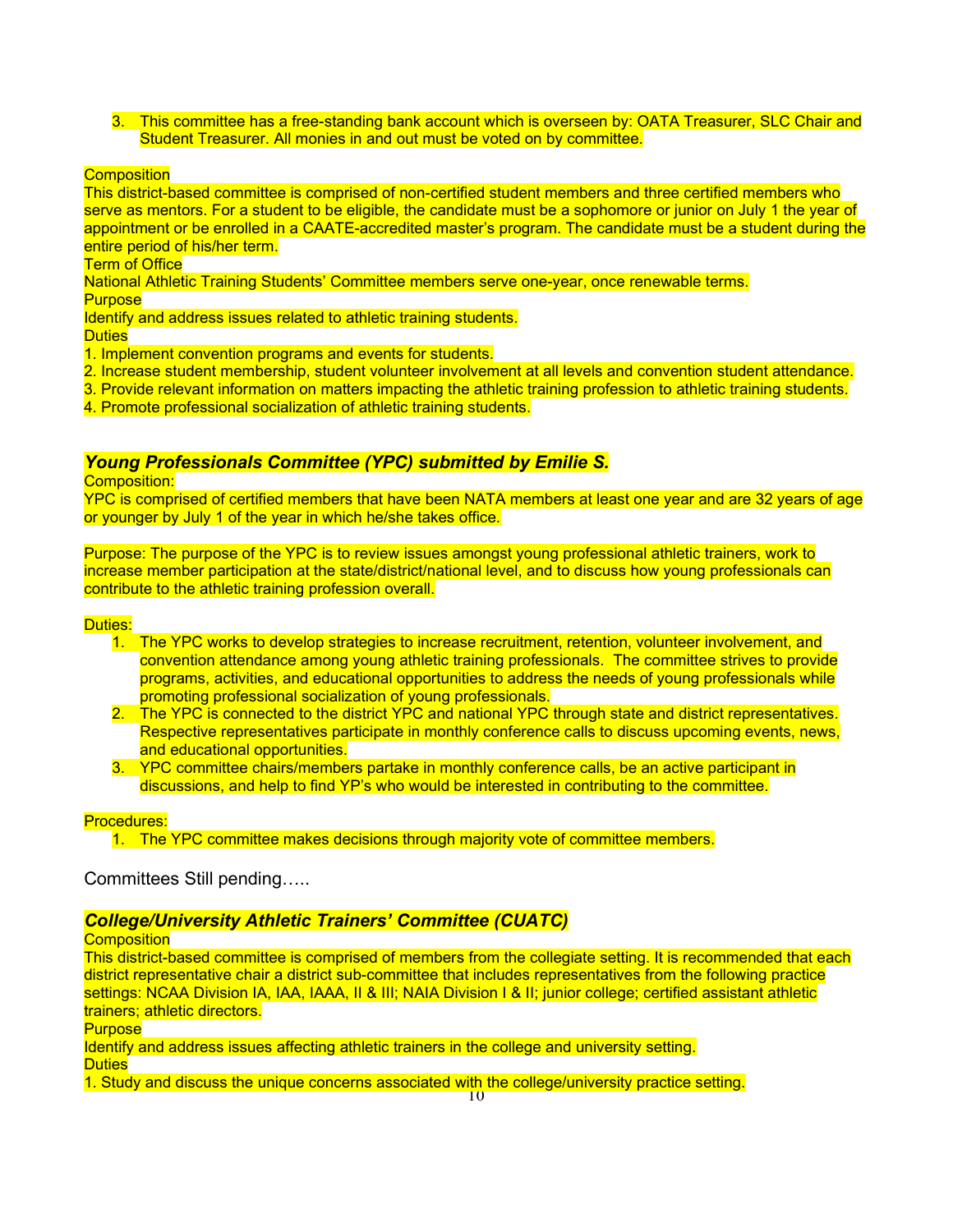### 2. Develop programs and activities to address concerns and enhance the effectiveness of college/university athletic trainers.

## *Executive Committee for Education (ECE)*

**Composition** 

This committee is comprised of the education committee chairs, the *Athletic Training Education Journal* editor and at-large members. The terms of committee members are determined by their term as committee chair. At-large members serve a one-year term that may be renewed three times. The Professional Development Committee (formerly the Continuing Education Committee), the Post Professional Education Committee and the Professional Education Committee operate under the Executive Committee for Education umbrella. The Board of Certification (BOC), Commission on Accreditation of Athletic Training Education (CAATE) the Convention Program Committee, and the NATA Foundation each designate a representative to serve as liaison to the ECE. The Athletic Training Educators' Conference Chair also liaises to the ECE. **Purpose** 

The Executive Committee for Education sets the direction for athletic training education. Emphasizing a commitment to improving patient care through an evidence-based approach, the ECE proactively influences best educational practices that reflect the profession's interdisciplinary nature and commitment to learning across the professional's lifespan.

**Duties** 

- 1. Facilitate quality professional, post-professional and continuing athletic training education.
- 2. Coordinate the delivery of educational programming for the profession of athletic training.
- 3. Serve as a resource to groups interested in athletic training education.

NATA Policies and Procedures Manual November 2014 13

## *Post-Professional Education Committee (PPEC)*

**Composition** 

This district-based committee is comprised of members from post-professional graduate degree programs and residency training programs.

**Purpose** 

The mission of the NATA Post-Professional Education Committee is to promote accredited post-professional education programs and credentials that prepare athletic trainers for advanced clinical practice, and research and scholarship, in order to enhance the quality of patient care, optimize patient outcomes, and improve patients' health-related quality of life. The Post-Professional Education Committee seeks to achieve this mission through oversight and promotion of NATA accredited post-professional graduate athletic training education programs and NATA accredited post-professional residency programs, and through the development and oversight of athletic training specialty board certification.

Duties

1. Promote and serve as a resource for post-professional education, including master's and doctoral level education and residency training programs.

2. Oversee athletic training specialty certifications.

## *Secondary School Athletic Trainers' Committee (SSATC) \*\*\*SUBMISSION PENDING*

**Composition** 

This district-based committee is comprised of members from the secondary school setting. **Purpose** 

Identify and address issues of concern to secondary school athletic trainers.

**Duties** 

1. Study the unique concerns and responsibilities associated with secondary school athletic training.

2. Develop programs and initiatives to address these concerns.

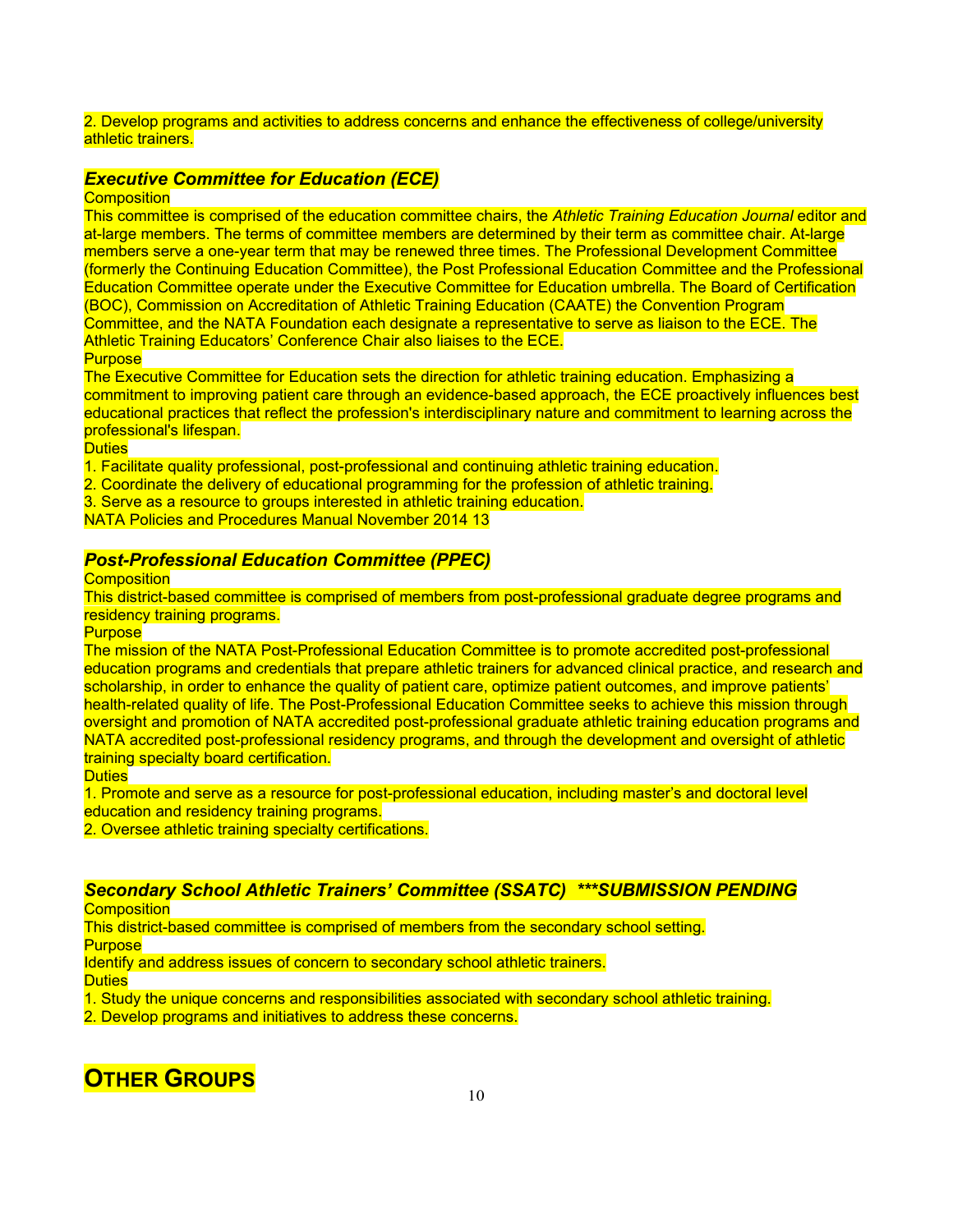## *Project Teams and Workgroups*

General Information

Project teams and workgroups were created to utilize more volunteers in a meaningful and effective way. They enable NATA to be nimble and responsive as issues arise. Project teams and workgroups allow for added flexibility and a shorter time commitment for volunteers.NATA Policies and Procedures Manual November 2014 18

Project teams and workgroups are formed to complete a specific project or task, and disband when the task has been completed.

A project team is assigned by a committee, a group or staff. No formal appointment process is required. A workgroup differs from a project team in that the task is usually assigned by the board, and the workgroup is appointed by the president and approved by the board.

**Composition** 

Project teams and workgroups consist primarily of NATA certified members, but may include members from other categories or non-members who can contribute to the task at hand.

## **5/31/17 REVIEW END**

# **LIAISONS TO OUTSIDE ORGANIZATIONS**

A member or organization may request a liaison relationship be established between OATA and another entity. Liaison relationships take time and resources to administer. To be instituted, the relationship should be of significant value for both parties.

The board of directors liaison to liaisons is responsible for evaluating prospective groups and, when suitable, recommending a liaison to the board. Assessment is made by determining whether the entity has:

• a logical and relevant connection between the organization's mission and athletic training, and

• IRS 501(c) non-profit status.

Application and Selection of Liaisons are submitted and reviewed by board of directors on an as needed basis.

Liaison Duties to be determined by board of directors on a case by case basis, but typically include:

1. Arrange to receive complimentary subscription or membership to the organization. Monitor organization's newsletter, journal and other publications.

2. Investigate means of providing relevant OATA information to the organization, such as through its newsletter or other publications, and send that information to the organization.

3. Submit liaison report to the board of directors once a year.

### Expenses

A liaison representative shall not incur any expenses for which OATA is responsible unless authorized by the board of directors and included in the budget.

**Agreements** 

A liaison representative is not authorized to make any agreements between OATA and the liaison organization.

# **EXPENSE REIMBURSEMENT**

## *General Guidelines*

OATA members may be authorized for travel on OATA business. For the sake of simplicity, OATA-authorized travelers are referred to as members in the following policy.

1. Travel and related expenses must be approved in advance by the board of directors. As a general rule, OATA reimburses the approved traveler for his/her expense only (no family members, colleagues or other members). 2. Members should plan ahead to avoid late conference registration fees, higher airfares and similar costs that escalate as the date gets closer.

10 3. Many OATA meetings occur at the OATA annual meeting. Since it is expected members will already be attending the meeting, OATA generally does not reimburse for member participation at meetings and events held during the annual meeting.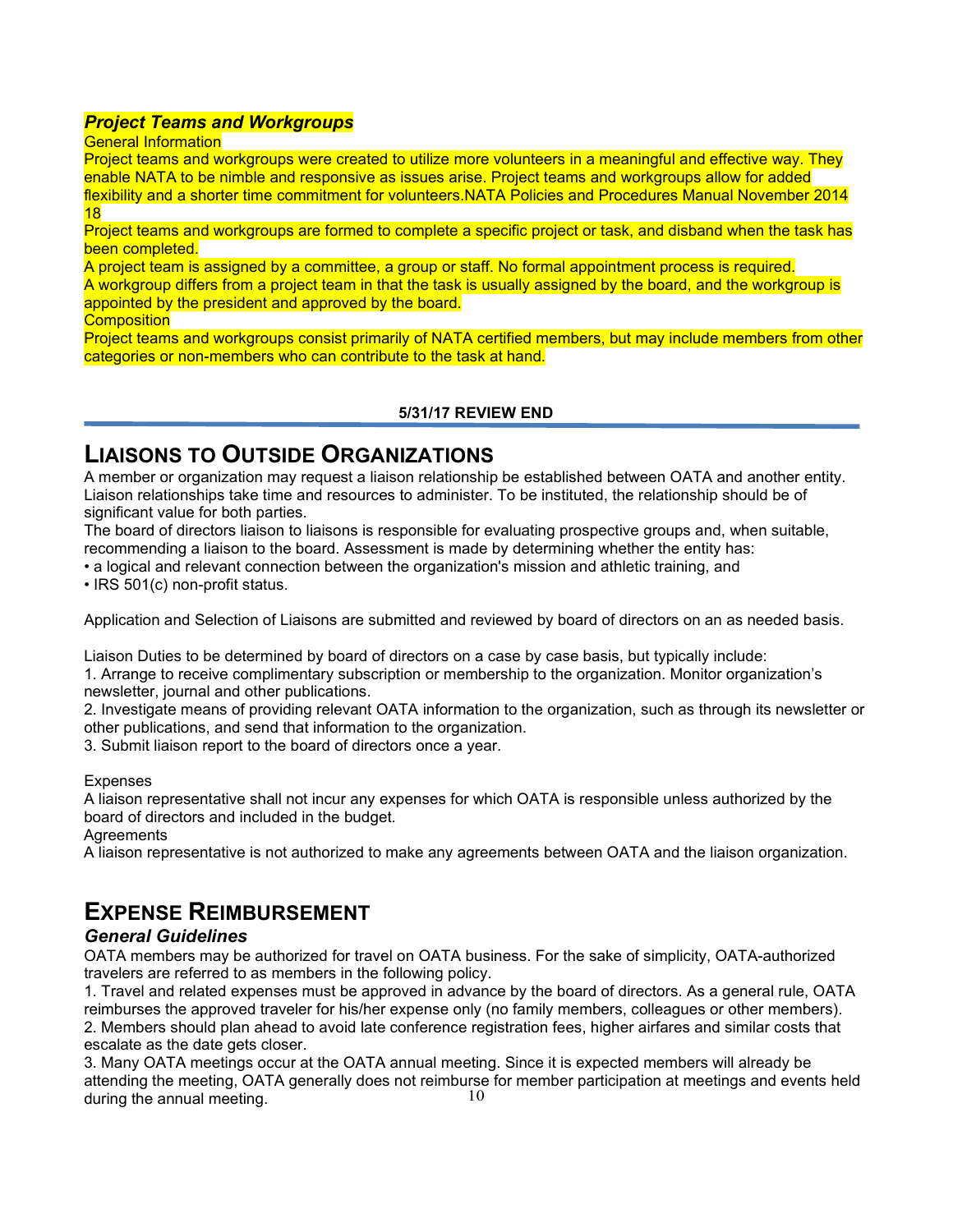4. Members may submit expenses as they are incurred in advance of the meeting to allow for more prompt reimbursement.

5. Members unable to use a personal credit card for conference registrations and hotel reservations should contact the treasure to make alternate arrangements.

6. Members are required to submit a liaison, committee, trip activity or other appropriate report with the reimbursement request. (FORM REQUIRED)

7. Expense reimbursement requests should be submitted to the treasure within 14 days after the trip/activity. 8. OATA strives to mail expense reimbursement checks within seven days of receiving the reimbursement

request.

9. Original receipts must accompany hard-copy, signed expense reimbursement forms.

10. Charges to the OATA credit card or those billed directly to OATA, such as airfare, should be listed and circled on the expense reimbursement form. Attach the receipt, but do not include the amount in the reimbursable total.

11. OATA provides reimbursement to either the member or the institution where the member is employed. 12. In no case shall a member receive dual reimbursement. If an individual inadvertently receives reimbursement from his/her institution and OATA, the individual should return the duplicate amount to OATA.

## *Eligible Expenses*

Members should exercise discretion when incurring an expense, and should only do so when it is reasonable and necessary.

**Transportation** 

1. Airfare should be secured through the least expensive, direct-route flight.

2. OATA will fund the cost of checking a bag, but does not pay overweight luggage fees for personal luggage.

3. A member may be reimbursed for driving to a meeting if the total cost of transportation (including mileage, meals on the road, parking and other related costs) does not exceed the least expensive direct-route airfare.

Mileage reimbursement, which covers the cost of gasoline and other auto expenses, is paid at the current IRS rate. Parking is not included in mileage calculations and may be submitted.

4. If several members share a vehicle, only the owner of the car is reimbursed for mileage.

5. Prior authorization is required for rental cars and may only be driven by members who are authorized drivers.

6. Taxis should only be used when less-expensive alternatives are not feasible. Original receipts must be submitted for fares over ten dollars.

Food

1. Members should eat at moderately-priced establishments.

2. For meals not provided by OATA, a maximum of \$10 for breakfast, \$20 for lunch and \$35 for dinner, for a cumulative total not to exceed \$65 per day is allowed. These amounts are inclusive of food, beverage, tax and tip. 3. Occasionally a member will obtain prior authorization to pay meal expense for others, such as a chair whose committee is funded for a meal. If this is the case, please specify the approved meal function and the diners on the bill.

4. OATA will reimburse for room service charges up to the allowed maximums.

5. OATA does not pay room service tips that are in addition to the delivery fee.

### Incidental Expenses

1. Members are encouraged to use the most cost-effective technology when communicating electronically. Utilize local or toll-free access numbers for the member's Internet Service Provider when possible.

2. Tips for baggage handling are acceptable but should be reasonable.

3. Tips for taxi fare will be reimbursed up to fifteen percent of the total fare.

4. OATA does not pay housekeeping tips.

# **CORPORATE SPONSORSHIP**

OATA has a corporate sponsorship program to help fund public relations, education, membership services, research and other programs to benefit and enhance the image of the athletic trainer and the profession of athletic training.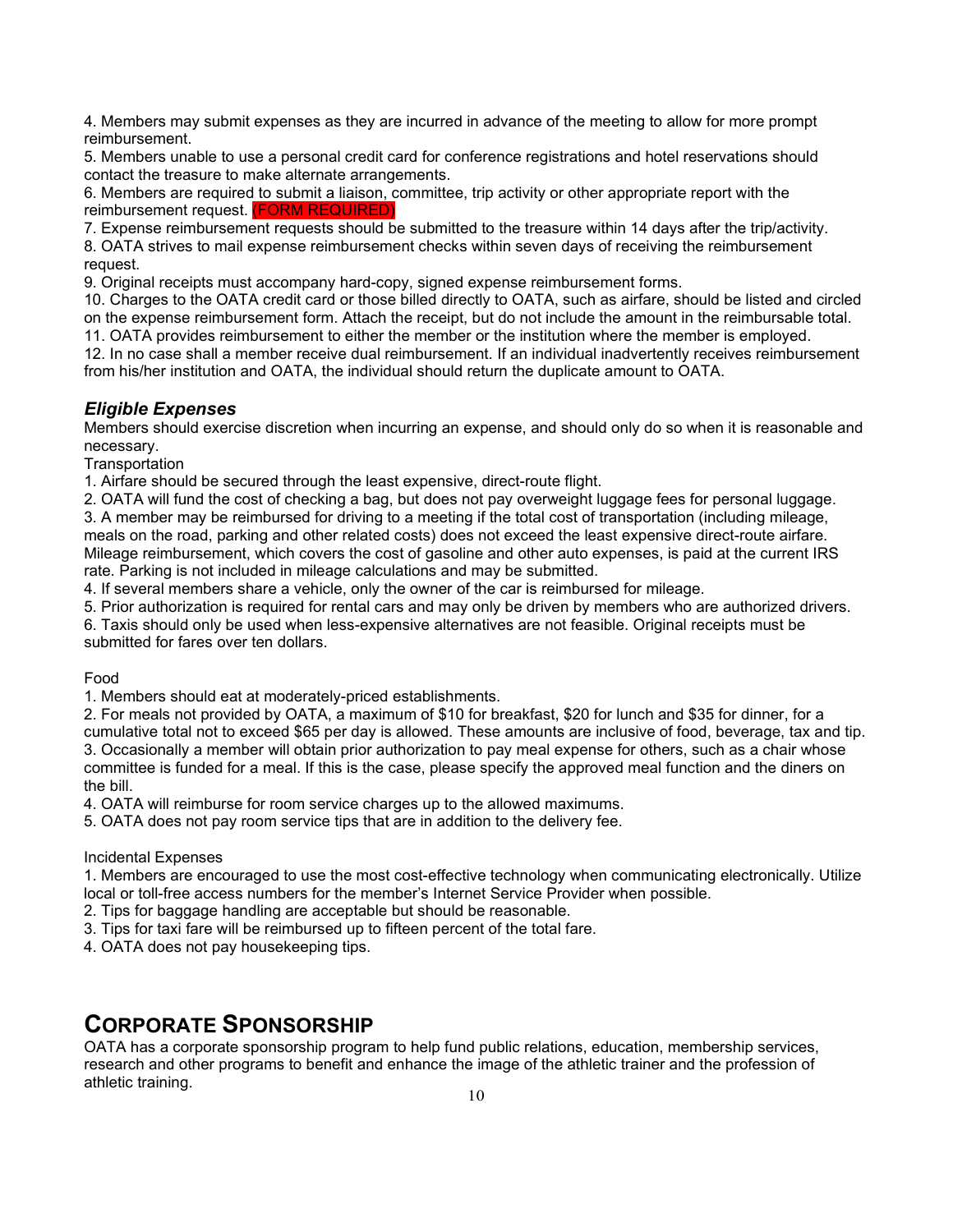board of directors has directed the President to administer the sponsorship program. Proposals and contracts are generated by the OATA Secretary and signed by the OATA President. The board of directors approves companies before contract negotiations.

# **INTELLECTUAL PROPERTY**

## *Volunteer Intellectual Property Agreement*

Volunteers are asked to sign a form in which the signee and the OATA agree that work and materials developed, created or written – as a committee, workgroup or board of directors, or in any other volunteer capacity for OATA – shall be deemed work-for-hire under copyright, intellectual property and other laws. OATA is granted sole and exclusive ownership of all such work. Signee waives all claims and/or so-called "moral rights" to the work, and assigns these rights to OATA.

## *OATA Logo*

The OATA logo is a trademarked and may only be used by OATA or with permission of the OATA.

# **OATA-SPONSORED MEETINGS AND EVENTS**

## *Benefits to VIPs and Volunteers Presenting or Assisting*

Honorary and Retired Members

Honorary, retired associate and retired certified members receive complimentary registration to the OATA annual meeting.

Board of directors The board of directors receive complimentary lodging during the OATA annual meeting.

### Presenters, Assistants and Convention Volunteers

OATA endeavors to fairly compensate individuals who present, participate or volunteer at the OATA annual meeting and other educational meetings. OATA reimburses authorized travel and meal expense according to OATA policy.

## **6/13/17 REVIEW END**

# **MEMBERSHIP PROCEDURES**

## *Discrimination Policy*

The Oklahoma Athletic Trainers' Association does not discriminate against any legally protected class.

## *Application for Membership*

The NATA member services department processes membership applications, which must include dues payment.

The membership application requires applicants and renewing members to declare under oath and penalty of disqualification if they have been convicted of a felonious crime. Applicants and renewing members with such convictions are referred to the NATA Committee on Professional Ethics for review and approval prior to acceptance into the association.

## *Proof of Membership*

Members can verify their membership by accessing their online membership record.

## *Membership Categories*

Certified – Regular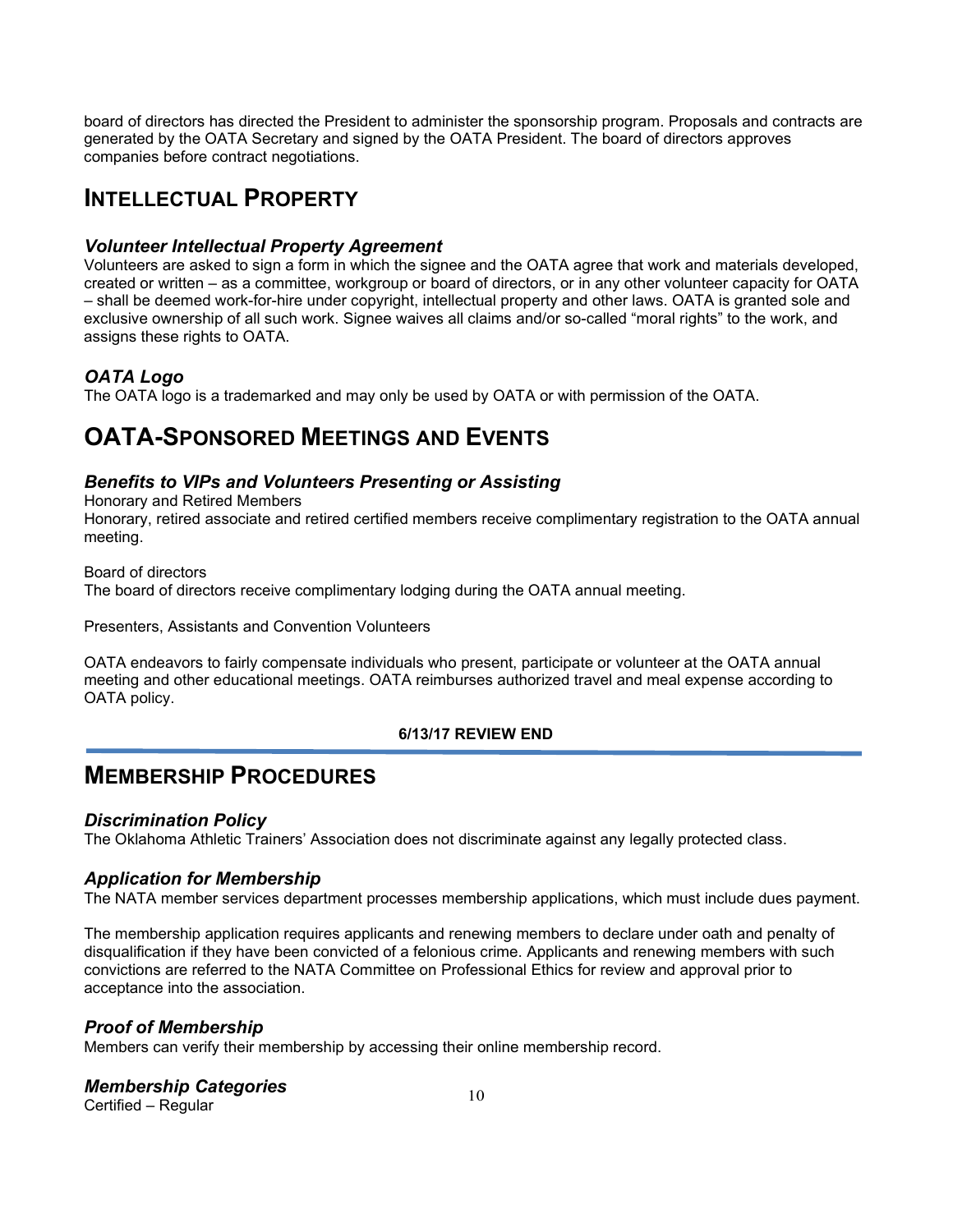- An individual who holds the ATC (Athletic Trainer, Certified) credential and is in good standing with the Board of Certification, Inc.
- Certified regular members in good standing may vote on association matters, hold NATA office and serve on committees, workgroups, project teams and as NATA liaisons.

## Certified Retired

- A former certified member with twenty years of NATA membership who has resigned certification with the BOC and resigned any form of state licensure or regulation is moved to retired status.
- Retired members may vote on association matters. A retired member must agree not to practice athletic training. A retired member does not use the ATC credential, but may use AT Ret.
- Retired members receive free dues and convention registration but do not receive CEUs from the NATA convention.

### Associate Member

- An member who is a state licensed health care professional or individual working in athletic education, research, medicine or other profession related to athletic training.
- Associate members may note vote on association matters.
- A certified member whose certification is no longer in good standing with the BOC is changed to associate member.

### Associate Retired

- A former associate member with twenty years of NATA membership who has resigned his/her state licensure. A copy of the confirmed resignation must be forwarded to NATA.
- Associate retired members may not vote on association matters. Associate retired members must agree not to practice athletic training.

Associate retired members receive free dues and convention registration but do not receive Continuing Education Units (CEUs) from the OATA Symposium.

Certified - Student

- A certified individual enrolled as full time graduate student working toward an advanced degree at an accredited college or university. A combined total of five years is allowed in this category.
- A member requesting certified-student membership category must fax, email or mail proof of full-time academic enrollment (for example, Enrollment Verification Certificate or letter to the registrar) to the NATA member services department.
- Certified students may vote on association matters and serve on committees, workgroups, project teams, but may not hold office or serve as OATA liaisons.

Non-certified – Student

• An individual enrolled as full-time graduate student studying athletic training in a college or university who has not fulfilled BOC requirements for certification.

Corporate Member

- Corporate members are companies that supply and/or manufacturer athletic training materials, supplies, equipment or services.
- Individuals representing corporate member companies may not vote or hold OATA office, unless they meet the requirements of another member category that offers those privileges.

**Honorary** 

- The OATA board awards honorary membership to eligible persons who promote and show profound interest in the profession and have been recommended by the Honors and Awards Committee. An individual may be awarded OATA honorary membership by OATA.
- In addition to receiving complementary convention registration, honorary members do not pay dues.

## *10/5/17 Review End*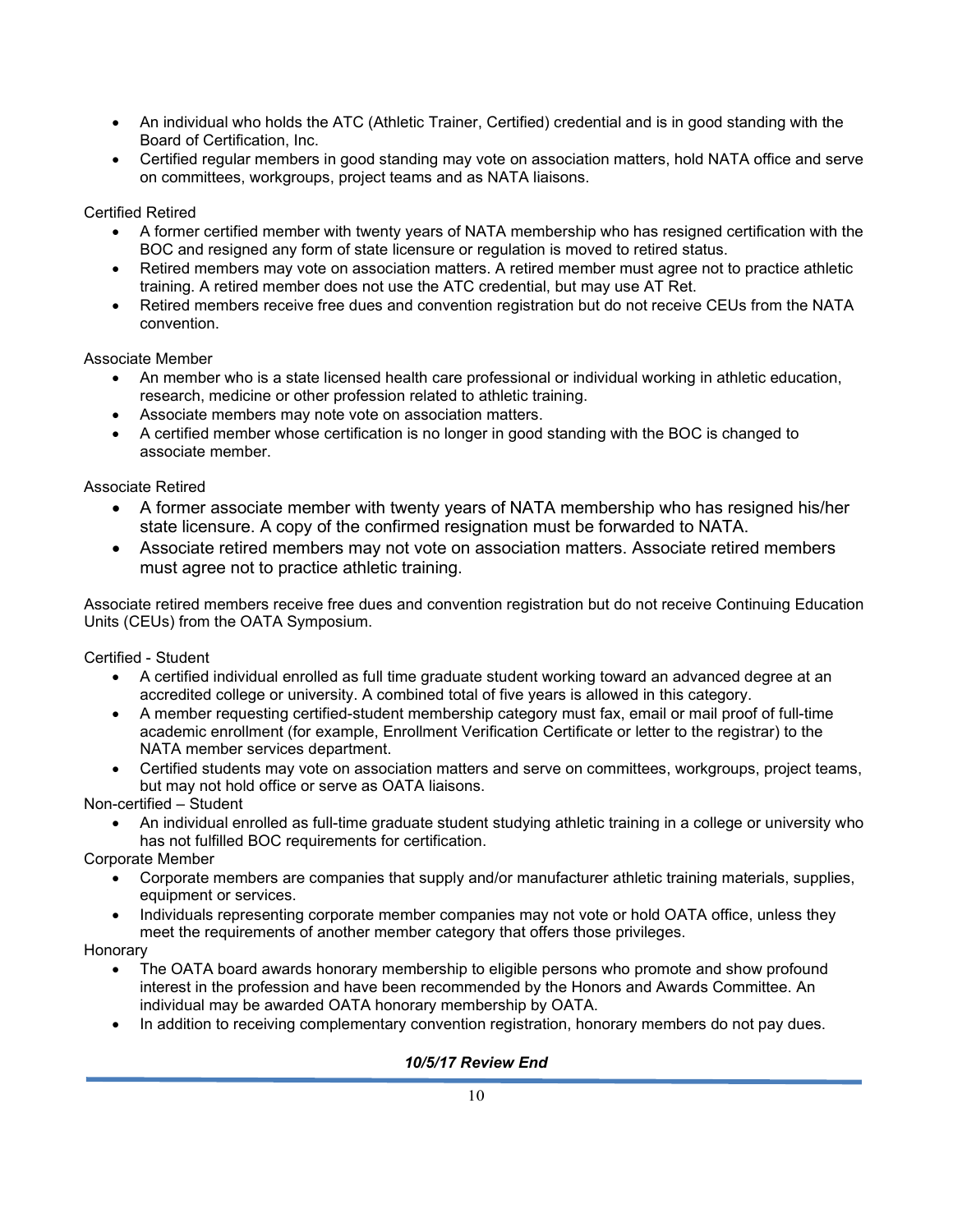## *Change of Status*

A member whose change in status affects his/her membership category should notify the national office. The NATA member services department reclassifies members determined to be in the wrong class.

## *Dues*

## *National Dues, Dues Discount and Relief*

National dues are set by the board of directors and are prorated based on the date the application is received by NATA. The membership year is January 1-December 31. NATA offers several programs to alleviate the cost of dues.

## *State Dues*

The board of directors set state dues according to bylaw. State dues collected by NATA are paid to the appropriate district several times a year, according to a schedule established by NATA in cooperation with the District Secretary/Treasurers Committee. District and state dues are not prorated.

## *Payment of Dues*

Payment of dues are set by the NATA

## *Member Renewal, Suspension and Cancellation*

Membership renewals occur November 1 for the upcoming calendar year. Payment is due December 31. Members whose dues are not paid by February 15 are suspended. Suspended members may not vote on association matters or serve on committees, workgroups, project teams or as OATA liaisons. Those who do not renew their membership by September 30 are cancelled. Individuals who allow their membership to lapse must reapply for membership.

# **MEMORIAL AND DONATION GUIDELINES**

### *Memorials*

OATA has established these guidelines to demonstrate concern and compassion for nationally-involved volunteers, and their loved ones in times of bereavement. Highly publicized member death in the line of duty (ex. plane crash traveling to a competition). An OATA representative, preferably the President or close-by past president, may attend the memorial service. If necessary, this will be at OATA's expense. Upon the death of

- current board member, committee chair or nationally-active member
- current or past president, or OATA Hall of Fame member
- immediate family of board of directors

Flowers up to \$100 inclusive or \$100 donation to specified (preferably related) cause.

## *Donation Requests*

Because of limited resources, OATA is unable to participate in all member-related fundraising drives. For example, the OATA is not in a position to purchase game day program ads or donate to pre-game or halftime activities where our members are honored or showcased.

Occasionally the board may decide circumstances warrant special consideration outside of these guidelines. In those instances the board should support contributing to education, scholarship, building and sports medicine funds that honor long-time members.

# **RECORD RETENTION POLICY**

To comply with legal requirements and standard business practice, OATA policy is to dispose of and store business documents according to the schedule below.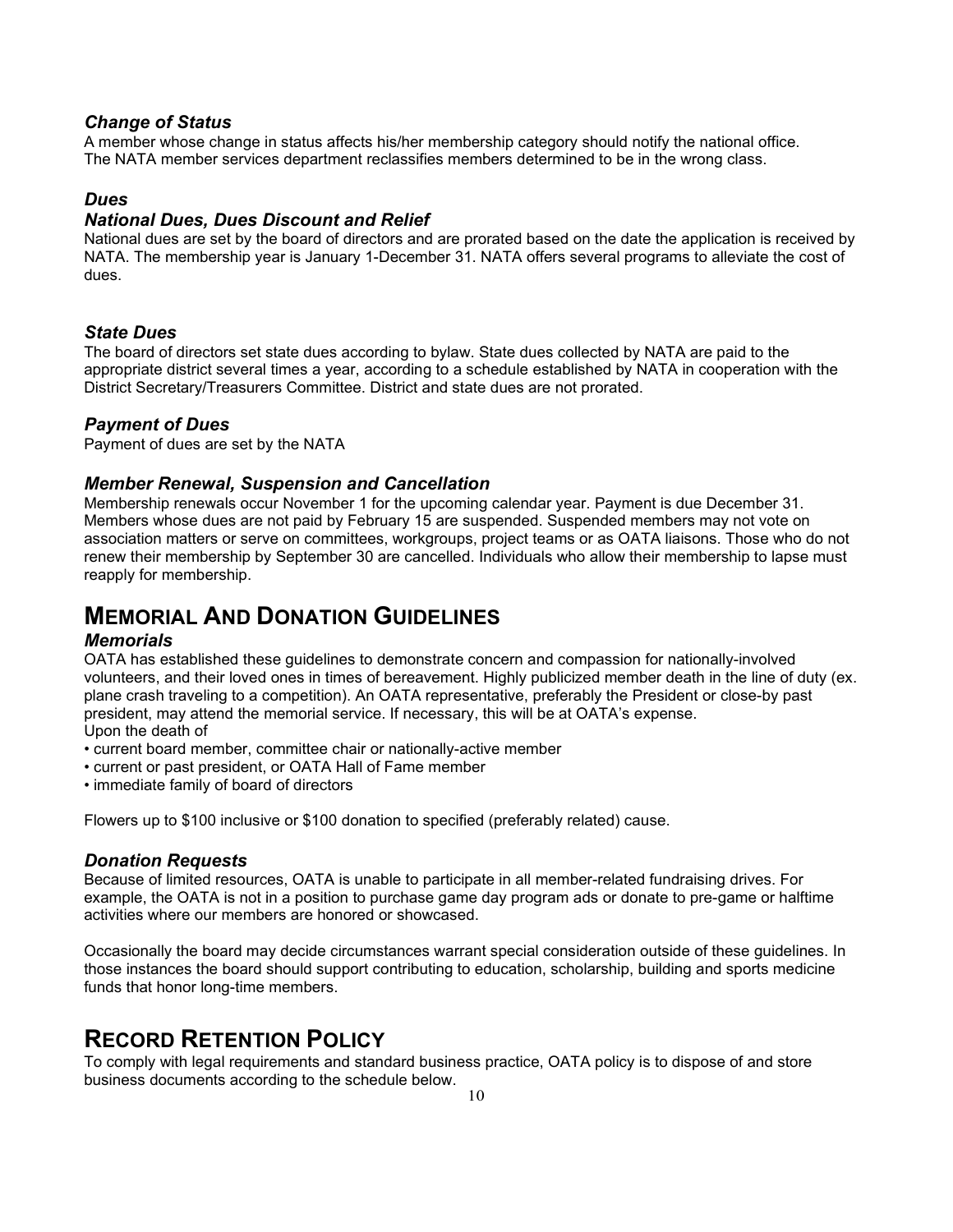Documents to be retained for the life of the organization:

- 1. Tax returns
- 2. Financial statements (audited)
- 3. General ledgers
- 4. Income tax filings and payment records
- 5. Fixed asset records
- 6. Legal files and documents relating to organization
- 7. Board of Directors Disclosure Statement and Intellectual Property Agreement
- 8. Minutes of board of directors meetings
- 9. Minutes of committee, workgroup or project team meetings.

Documents to be retained for seven years:

(After three years these should be stored offsite, with the destruction date listed on the carton)

- 1. Cancelled checks and bank statements
- 2. Bank reconciliations
- 3. Vendor invoices
- 4. Payroll records after payment
- 5. Personnel records (after termination)
- 6. Monthly un-audited financial statements
- 7. Contracts (after expiration date)

Documents to be retained for three years:

- 1. Deposit records
- 2. Insurance records/policies (after termination of policy)

# **COMPLAINT PROCEDURES**

### *Handling Complaints Regarding Misrepresentation of Certification*

Complaints/allegations regarding the misuse or unauthorized use of the ATC and/or C.A.T. certification marks are to be sent to the Board of Certification ("BOC") national office, and, if appropriate, the NATA Committee on Professional Ethics (COPE).

## *Reporting and Investigating Wrongdoing Policy*

OATA has a responsibility for the stewardship of member and employee contributions and resources. In fulfilling that responsibility, the association is committed to compliance with laws and regulations to which it is subject.

In addition to complying with the law, it is OATA's policy to promote ethical practices and ethical treatment of its members and employees. Whether known or suspected, instances of misuse of association resources or other improper activities should be reported and appropriately investigated. Members and employees have a responsibility to each other and to the organization to maintain an environment in which problems are addressed immediately, and they are therefore protected from retaliation for making such reports.

The associate on endorses and utilizes internal controls and operating procedures intended to detect and prevent improper activities. If those controls or procedures fail to safeguard against irregularity, or if intentional or unintentional violation of laws or regulations occur, it is the policy of the association that members and employees are encouraged to report those irregularities and violations.

OATA prohibits hiding, destroying, altering or falsifying documents to prevent their use in litigation or other official proceedings. Toward that end, the association will have and regularly review a document retention policy. Officers, members, and employees of the association are expected to adhere to this policy.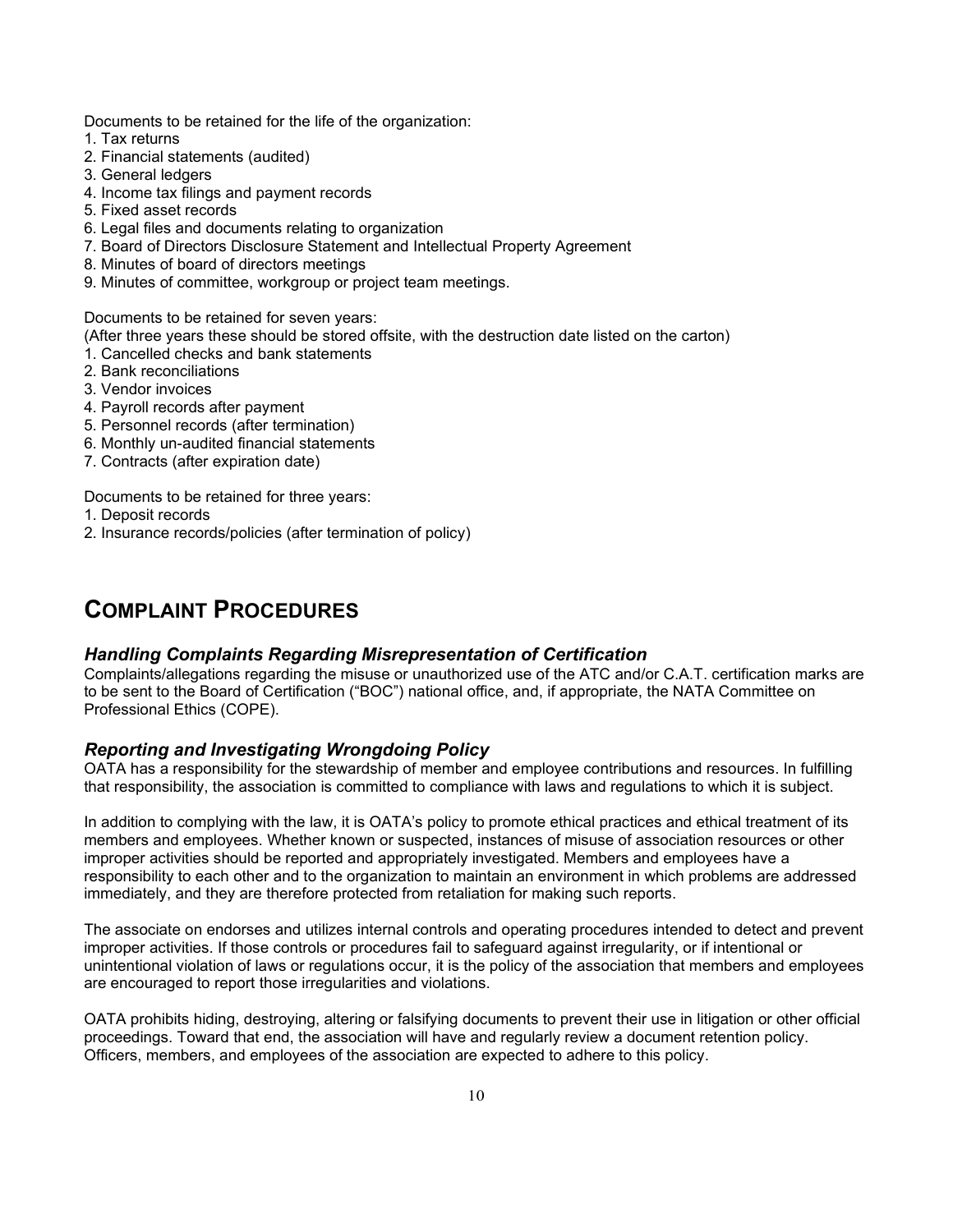Last, the association (through its Disclosure Statement and Intellectual Property Agreement) has asked the board of directors to disclose any real, perceived, or potential conflicts of interest that relate to board duties or deliberations, and to recuse themselves when the board makes decisions affected by the conflicts. Refusal to abide by the organization's conflict of interest policy and disclosure statement may result in removal from office and a referral to the association's Committee on Professional Ethics. Employees may not engage in any activity, paid or unpaid, that conflicts, or gives the appearance of conflicting with their obligations to OATA.

The provisions of this policy statement do not negate or minimize the effect or import of the NATA's Code of Ethics or Membership Standards and Sanctions. Individual complaints about the professional conduct of members or of employees will be handled according to those governing documents.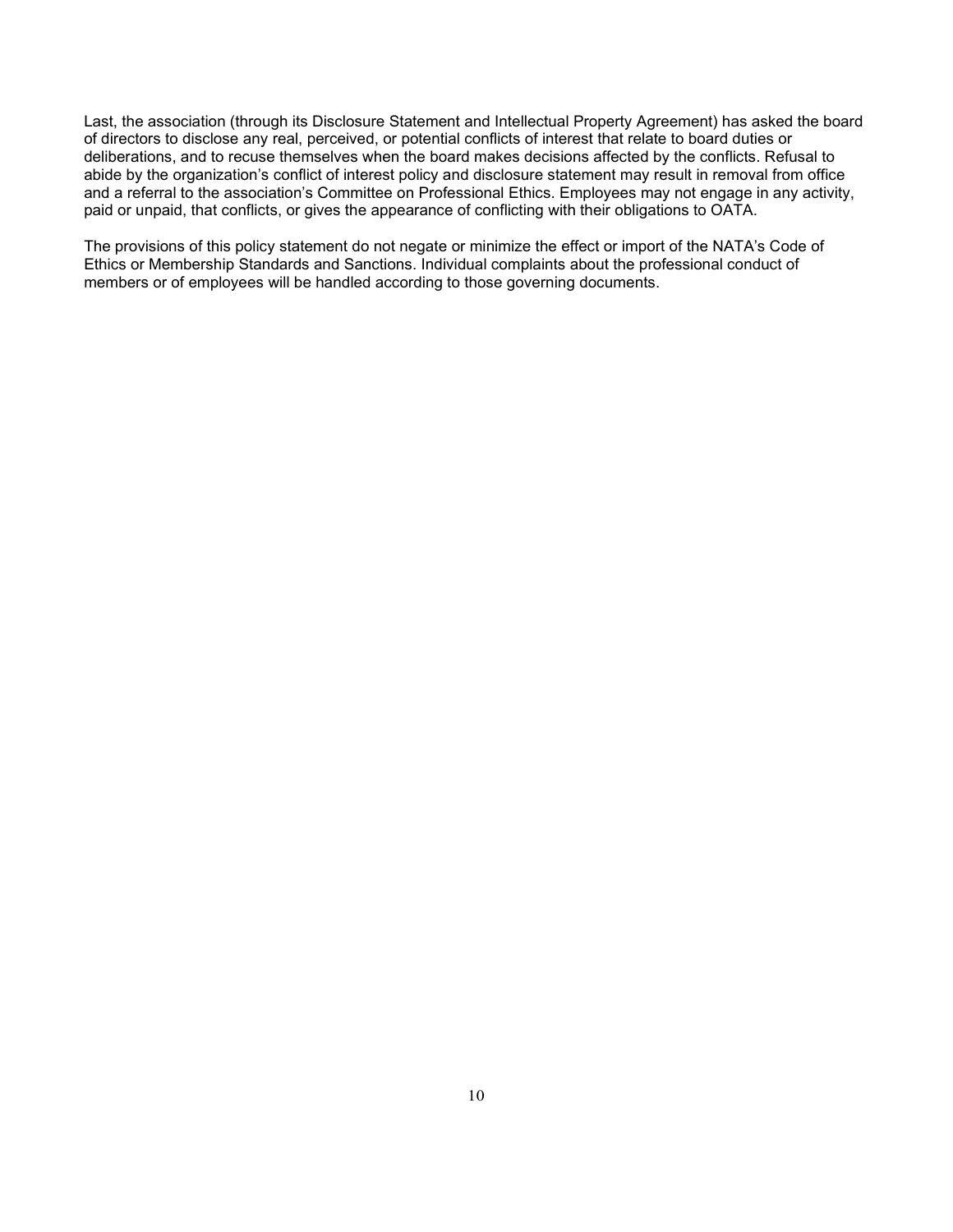# **APPENDIX A: BOARD OF DIRECTORS DISCLOSURE STATEMENT AND INTELLECTUAL PROPERTY AGREEMENT**

## **Disclosure Statement**

Each Director will disclose every issue, subject, person or entity in which s/he has a financial or other interest where there is the potential that the OATA board of directors or committee may make decisions affecting the issue, subject, person or entity. To ensure accurate, up-to-date information, OATA directors will update this disclosure statement at in-person meetings of the board.

Each director will describe clearly his or her interest in each such issue, subject, person or entity on this form supplied by, and returned to, OATA's secretary. The information on this form will be reviewed by OATA's president and Vice President, and shared with OATA's board of directors if relevant to the discussion at hand.

### **Confidential Information**

Confidential information disclosed to members of the OATA board will be treated as confidential. They may not use or disclose confidential information except as authorized by OATA, and they should make their best efforts to prevent unauthorized disclosure.

"Confidential information" includes that which is marked "Confidential" or which reasonably should be understood as expected to be kept in confidence, as well as deliberations, discussions and debates on those matters, unless the information is available through public sources.

Unauthorized disclosure of confidential information could cause irreparable harm and significant injury to OATA and its members. Upon request, any confidential information will be returned to OATA.

#### **Intellectual Property**

Work and materials developed, created or written – as a committee, workgroup, or board member, or in any other volunteer capacity for OATA – shall be deemed work-for-hire under copyright, intellectual property and other laws. OATA is granted sole and exclusive ownership of all such work. Signee waives all claims and/or so-called "moral rights" to the work, and assigns these rights to OATA.

## **Financial Disclosure(s)**

Please indicate any relevant financial interests below, including source of income, amount and impact.

\_\_\_\_\_\_\_\_\_\_\_\_\_\_\_\_\_\_\_\_\_\_\_\_\_\_\_\_\_\_\_\_\_\_\_\_\_\_\_\_\_\_\_\_\_\_\_\_\_\_\_\_\_\_\_\_\_\_\_\_\_\_\_\_\_\_\_\_\_\_\_\_\_\_\_\_\_\_\_\_\_\_\_\_ \_\_\_\_\_\_\_\_\_\_\_\_\_\_\_\_\_\_\_\_\_\_\_\_\_\_\_\_\_\_\_\_\_\_\_\_\_\_\_\_\_\_\_\_\_\_\_\_\_\_\_\_\_\_\_\_\_\_\_\_\_\_\_\_\_\_\_\_\_\_\_\_\_\_\_\_\_\_\_\_\_\_\_\_

\_\_\_\_\_\_\_\_\_\_\_\_\_\_\_\_\_\_\_\_\_\_\_\_\_\_\_\_\_\_\_\_\_\_\_\_\_\_\_\_\_\_\_\_\_\_\_\_\_\_\_\_\_\_\_\_\_\_\_\_\_\_\_\_\_\_\_\_\_\_\_\_\_\_\_\_\_\_\_\_\_\_\_\_ \_\_\_\_\_\_\_\_\_\_\_\_\_\_\_\_\_\_\_\_\_\_\_\_\_\_\_\_\_\_\_\_\_\_\_\_\_\_\_\_\_\_\_\_\_\_\_\_\_\_\_\_\_\_\_\_\_\_\_\_\_\_\_\_\_\_\_\_\_\_\_\_\_\_\_\_\_\_\_\_\_\_\_\_

\_\_\_\_\_\_\_\_\_\_\_\_\_\_\_\_\_\_\_\_\_\_\_\_\_\_\_\_\_\_\_\_\_\_\_\_\_\_ \_\_\_\_\_\_\_\_\_\_\_\_\_\_\_\_\_\_\_\_\_\_\_\_\_\_\_\_\_\_\_\_\_\_\_\_\_\_

#### \_\_\_\_\_\_\_\_\_\_\_\_\_\_\_\_\_\_\_\_\_\_\_\_\_\_\_\_\_\_\_\_\_\_\_\_\_\_\_\_\_\_\_\_\_\_\_\_\_\_\_\_\_\_\_\_\_\_\_\_\_\_\_\_\_\_\_\_\_\_\_\_\_\_\_\_\_\_\_\_\_\_\_\_ **Non-financial Disclosure(s)**

Specify any relevant interests of a non-financial nature here.

\_\_\_\_\_\_\_\_\_\_\_\_\_\_\_\_\_\_\_\_\_\_\_\_\_\_\_\_\_\_\_\_\_\_\_\_\_\_\_\_\_\_\_\_\_\_\_\_\_\_\_\_\_\_\_\_\_\_\_\_\_\_\_\_\_\_\_\_\_\_\_\_\_\_\_\_\_\_\_\_\_\_\_\_ I have read OATA's Disclosure Statement and Intellectual Property Agreement and agree to abide by its terms.

Signature Print Name

\_\_\_\_\_\_\_\_\_\_\_\_\_\_\_\_\_\_\_\_\_\_\_\_\_\_\_\_\_\_\_\_\_\_\_\_\_\_ \_\_\_\_\_\_\_\_\_\_\_\_\_\_\_\_\_\_\_\_\_\_\_\_\_\_\_\_\_\_\_\_\_\_\_\_\_\_ Date (May board meeting) District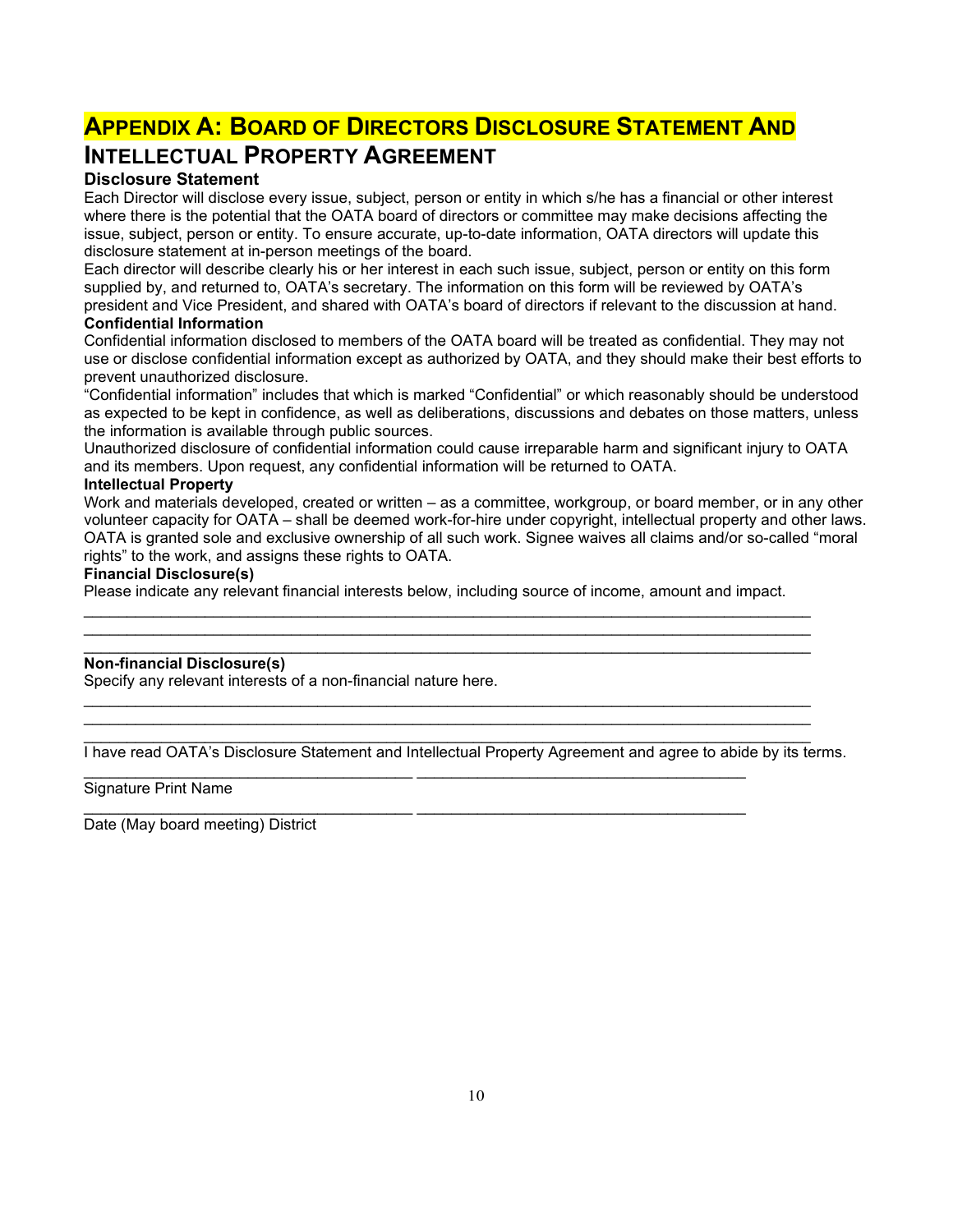# **APPENDIX B: FINANCIAL AND INVESTMENT POLICIES**

## *Financial Policies*

1. Sponsorship

In order to run an efficient sponsorship program, theOATA board is empowered to negotiate sponsorship agreements.

### 2. Executive Sessions

The board must be able to have open and candid dialog in order to conduct its business effectively. At times, board meetings shall include sessions without the contractors or others whose presence may inhibit discussion. There may be occasions when the board requires a separate session with only the auditor, legal counsel or anyone else the board believes would be helpful to its deliberations.

### 3. Board Selects Key Consultants

The board shall select the OATA auditor, legal counsel and investment counselor. To ensure loyalty to the board, the process should be without undue influence by the membership.

### 4. Preapproval of Legal Expenses

Use of legal counsel by board members must be pre-approved by at least two members of the board. The OATA will not pay for unauthorized legal expense.

### 5. Budget Complies with GAAP

The budget shall comply with generally accepted accounting principles. A copy will be sent to the accountant at the same time the final draft is sent to the Finance Committee before the Finance Committee meeting.

6. Distribution of Financials

The board of directors and Finance Committee shall receive monthly financial reports.

## *Investment Policy*

### **Finance Committee Oversight**

The OATA board of directors has charged the Finance Committee with overseeing association finances and investment of association funds.

### **Purpose of the Investment Policy**

The investment policy outlines the investment objectives of the OATA fund and is intended to provide guidelines for managing the portfolio. The policy sets forth the:

- 1. Overall investment objectives and approach for managing fund assets.
- 2. Responsibilities of the investment manager.
- 3. Parameters for the operating and investment accounts.
- 4. Asset allocation mix designed to achieve the stated investment objectives.
- 5. Requirements for permissible securities and diversification of assets.

## **Investment Objectives**

OATA's investment objective is to:

1. Produce attractive investment returns from income and capital appreciation consistent with a moderate level of risk.

2. Obtain the highest net rate of return given the moderate risk provision.

## **Responsibilities of the Investment Manager**